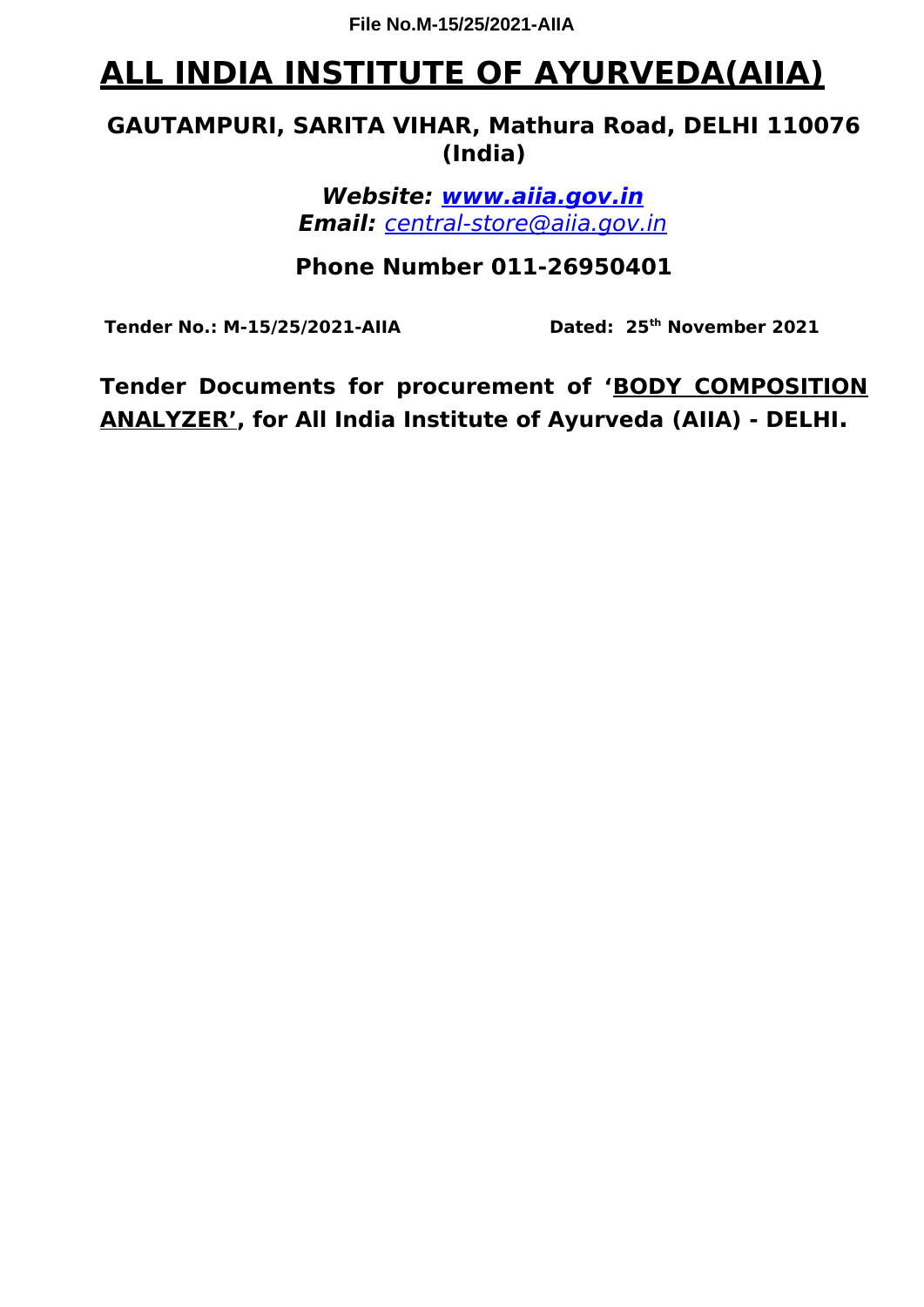## **All India Institute of Ayurveda(AIIA)**

Gautam Puri, Sarita Vihar Mathura Road, New Delhi Delhi-110076 **Website: www.aiia.gov.in F. No. M-15/25/2021-AIIA Date: 25th November 2021**

#### **Notice Inviting Tender**

#### **Chapter-I**

The Director, AIIA, Delhi invites tender under two Bid System viz. Technical Bid and Financial Bid from reputed, experienced original manufacturer/authorized distributor of the following equipment. (It should be domestic goods including goods already imported by the supplier under its own arrangements).

2. Description of the item(s) is given below:

| Item<br>No | <b>Name &amp; Description</b>    | Qty. | <b>Rate per Unit</b><br>$(in \bar{t})$ | <b>Tentative cost</b><br>(in ₹) | Remarks |
|------------|----------------------------------|------|----------------------------------------|---------------------------------|---------|
|            | <b>Body Composition Analyzer</b> | 01   | 9,50,000                               | 9,50,000                        |         |

For further details please refer **Annexure-I (Technical Specification)**.

#### **3. SCHEDULE OF TENDER**

| SI.<br>No.    | <b>Activity Description</b>                                                            |                                               | <b>Schedule</b>                                         |  |  |
|---------------|----------------------------------------------------------------------------------------|-----------------------------------------------|---------------------------------------------------------|--|--|
| a.            | Tender No.                                                                             | M-15/25/2021-AIIA                             |                                                         |  |  |
|               |                                                                                        | dated 25 <sup>th</sup> November 2021          |                                                         |  |  |
| $\mathbf b$ . | <b>Availability of Tender Document</b>                                                 |                                               | The tender document can be downloaded from the AIIA     |  |  |
|               |                                                                                        |                                               | web site http://www.aiia.gov.in or from the procurement |  |  |
|               |                                                                                        | portal                                        |                                                         |  |  |
|               |                                                                                        | http://eprocure.gov.in/epublish/app           |                                                         |  |  |
|               |                                                                                        | <b>Schedule</b>                               | <b>Time</b>                                             |  |  |
| $C_{\bullet}$ | Document download start date                                                           | 25/11/2021                                    | 18:00 hrs.                                              |  |  |
| d.            | Bid submission start date                                                              | 25/11/2021                                    | 18:00 hrs.                                              |  |  |
| e.            | Pre-bid meeting                                                                        | 01/12/2021                                    | 15:30 hrs.                                              |  |  |
| f.            | Seeking clarification end date                                                         | 03/12/2021                                    | 15:30 hrs.                                              |  |  |
| g.            | Bid submission end date                                                                | 16/12/2021                                    | 15:00 hrs.                                              |  |  |
| h.            | Bid opening date                                                                       | 16/12/2021                                    | 15:30 hrs.                                              |  |  |
| i.            | Minimum Validity of tender offer<br>120 days from the date of opening of technical bid |                                               |                                                         |  |  |
|               | Services/Product to be offered                                                         | <b>Body Composition Analyzer</b>              |                                                         |  |  |
| k.            | <b>Tender Document fee</b>                                                             | <b>NIL</b>                                    |                                                         |  |  |
|               | <b>Performance Security</b>                                                            | 3% of the bid amount after award of contract. |                                                         |  |  |

4. **Submission of Tenders:** The bid along with the necessary documents should be dropped in the Tender Box placed in the reception area of the All India Institute of Ayurveda (AIIA) on any working day/working hours and up to stipulated date and time. The bid document should be under two bid system (i) Technical Bid and (ii) Financial Bid, i.e. technical bid and financial bid should be in two different envelop which be placed in a bigger envelop.

5. **Clarification on bid documents:** Clarification on bid document may be sought by the bidders as per prescribed schedule over email address [central-store@aiia.gov.in](mailto:central-store@aiia.gov.in).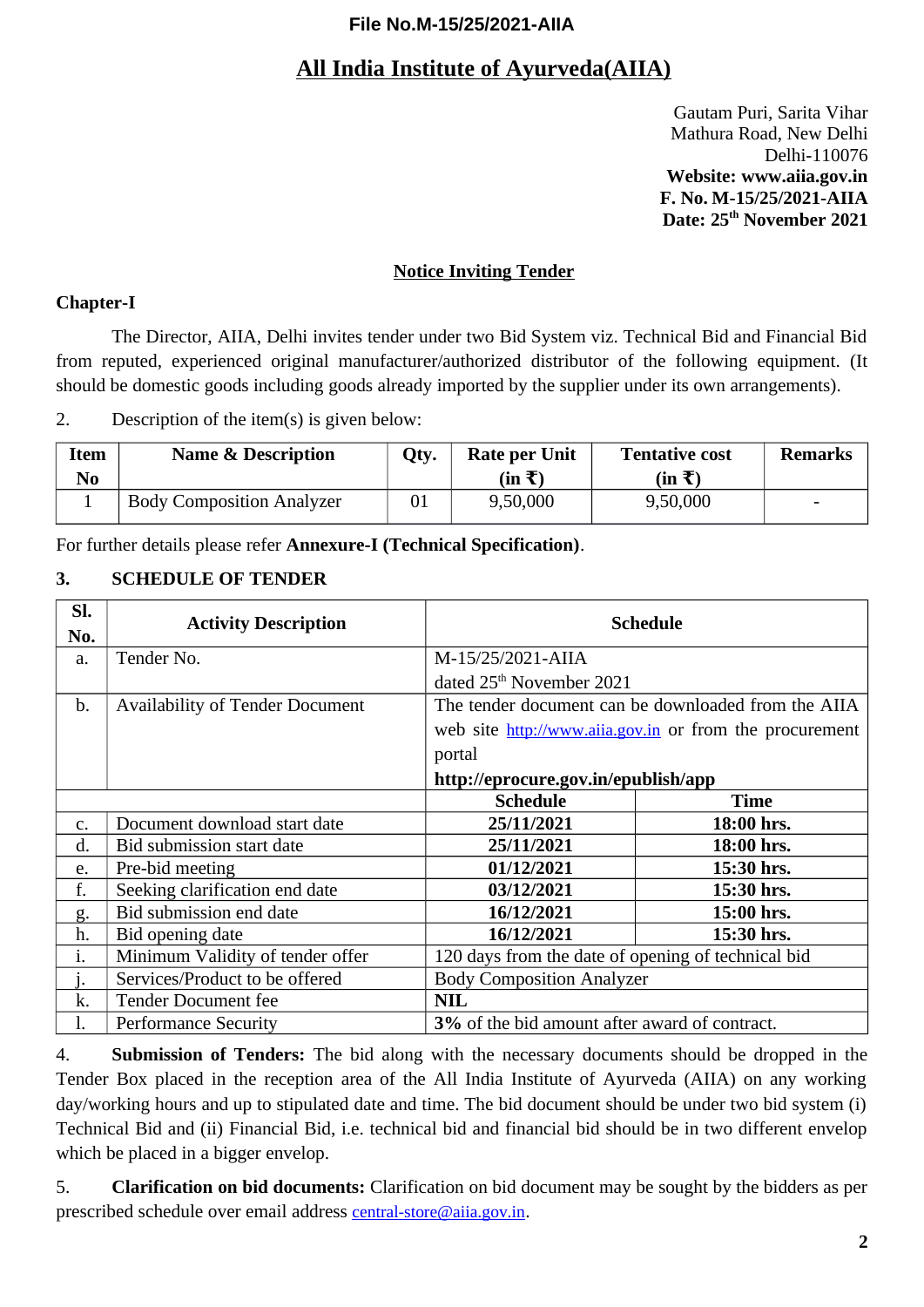6. **Amendments:** Any amendments/corrigendum related to bid document, for any reason whether in its own initiative or in response to clarification requested by bidders, will be published on website of Institute and on CPPP only. Bidders should check these amendments regularly. AIIA shall not be responsible to notify such amendments/corrigendum to individual bidders.

**7. All India Institute of Ayurveda (AIIA) reserves the right to amend or withdraw any of the terms and conditions contained in the Tender Document or to reject any or all Bids without assigning any reason. The decision of the Director, AIIA in this regard shall be final and binding on all.**

> **Signed by Umesh Tagade** Date: 25-11-2021 11:38:57 Reason: Approved

**(Dr. Umesh Tagade) Joint Director (Admin)**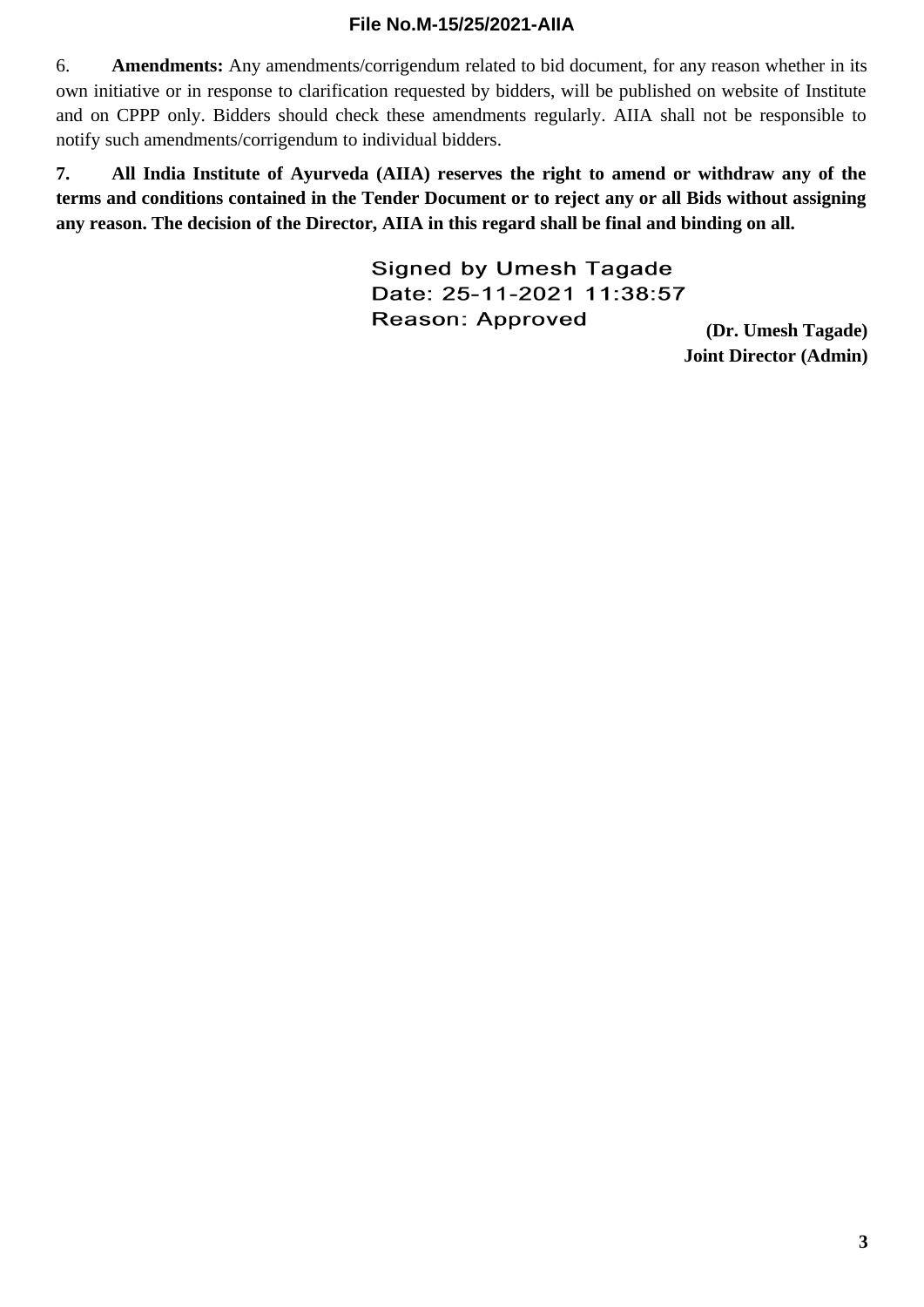### **Chapter- II**

### **Instructions for Bidders**

1. Tender has been invited under two bid systems. Hence all instruction should be followed properly as mentioned in bid document.

2. All envelops should be super-scribed **"Technical Bid for Body Composition Analyzer" / "Financial Bid for Body Composition Analyzer"** as the case may be.

3. All the annexure/declaration and tender documents should be signed by bidders. If these are signed by a representative, an authorization letter issued after tender publishing dated must be attached. **Tender submitted in loose sheet/unsigned shall not be considered.**

4. The pages of tender document to be submitted by bidder should be properly number and an index with proper page number should be attached with the tender document.

5. Rates quoted in respect of tender should be typed only. **Any cutting, overwriting shall not be considered.**

6. The bidder shall quote rates in Indian Rupees(INR). Rates quoted in other currency shall be treated as non- responsive and will be rejected.

7. Only technically qualified bidders will be considered for financial evaluation. Financial bid opening date and time will be intimated to technically qualified bidders only.

8. Technical compliance sheet must be attached along with catalogue where in the technical compliance will be intimated properly. **Interested bidders may obtain further information from the office.**

9**.** It is responsibility of bidders to ensure timely submission of bids as per given schedule and must be dropped in Tender Box. Bids received after due date will not considered.

10. In event of the above-mentioned date being declared as holiday/closed day for the AIIA, the tender event will be postponed for the next working day.

11. Price Preference Policy and Exemption for submission of various eligibility criteria documents to the Bidder registered under Make in India Initiative:- The bidders who are registered under **Make in India** Initiative and producing their products under the **"Make in India Policy of Government of India"** shall be given price preference as per Govt of India applicable Rules and Guidelines on submission of relevant certificate for availing the price preference and exemption for submission of exempted documents against this bid along with their Pre-Qualification Bid Documents. If the certificate is not uploaded along with their offer, it will be treated as normal bidder. Producing certificate at later stage will not be considered.

12. Bidders are advised to go through the Make In India initiative and Price Preference Policy before opting the same for availing benefit under this initiative.

13. It should be noted that this tender is subject to the provisions contained in Government of India, Ministry of Commerce & Industry, Department for Promotion of Industry and Internal Trade (Public Procurement Section) Orderno.P-45021/2/2017-PP (BE-II) dated 04.06.2020 and all other relevant orders issued by the Government of India from time-to-time.

(a) The 'Class-I local supplier / Class-II local supplier at the time of tender bidding or solicitation shall be required to indicate percentage of local content and provide self-verification that the item offered meets the local content requirement for Class-I local supplier/Class-II local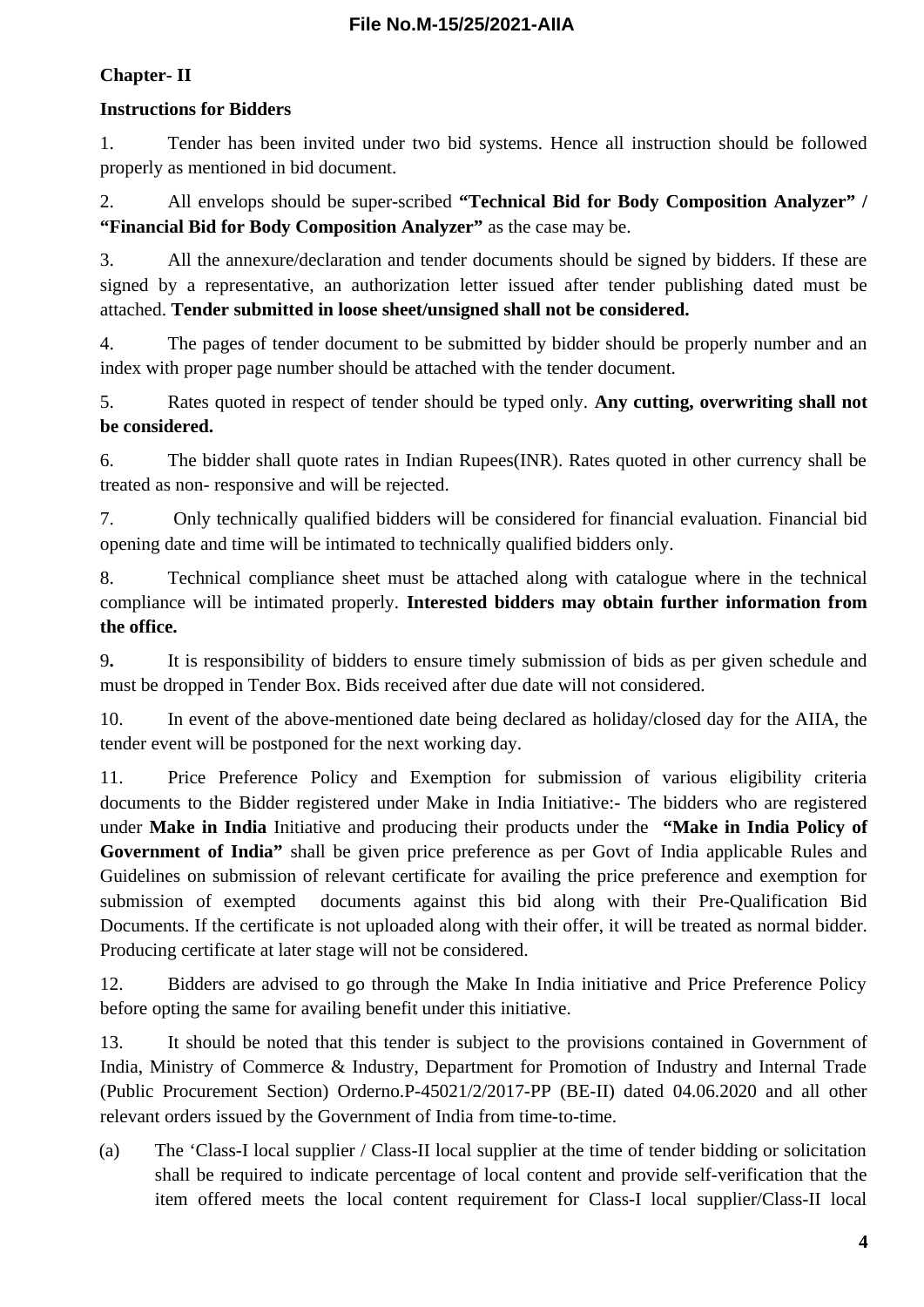supplier, as the case may be. They shall also give details of location(s) at which the local value addition is made.

- (b) In cases of procurement for a value in excess of Rs. 10.00 crores, the 'Class-I local supplier/ 'Class-II local supplier' shall be required to provide a certificate from the statutory auditor or cost auditor of the company in the case of companies) or from practicing cost accountant or practicing chartered accountant (in respect of suppliers other than companies) giving the percentage of local content
- (c) False declaration will be in breach of the Code of Integrity under Rule 175(1)(i)(h) of the GFR-2017 for which a bidder or its successors can be debarred for up to two (02) years as per Rule 151 (iii) of the GFR-2017along with such other actions as may be permissible under law**.**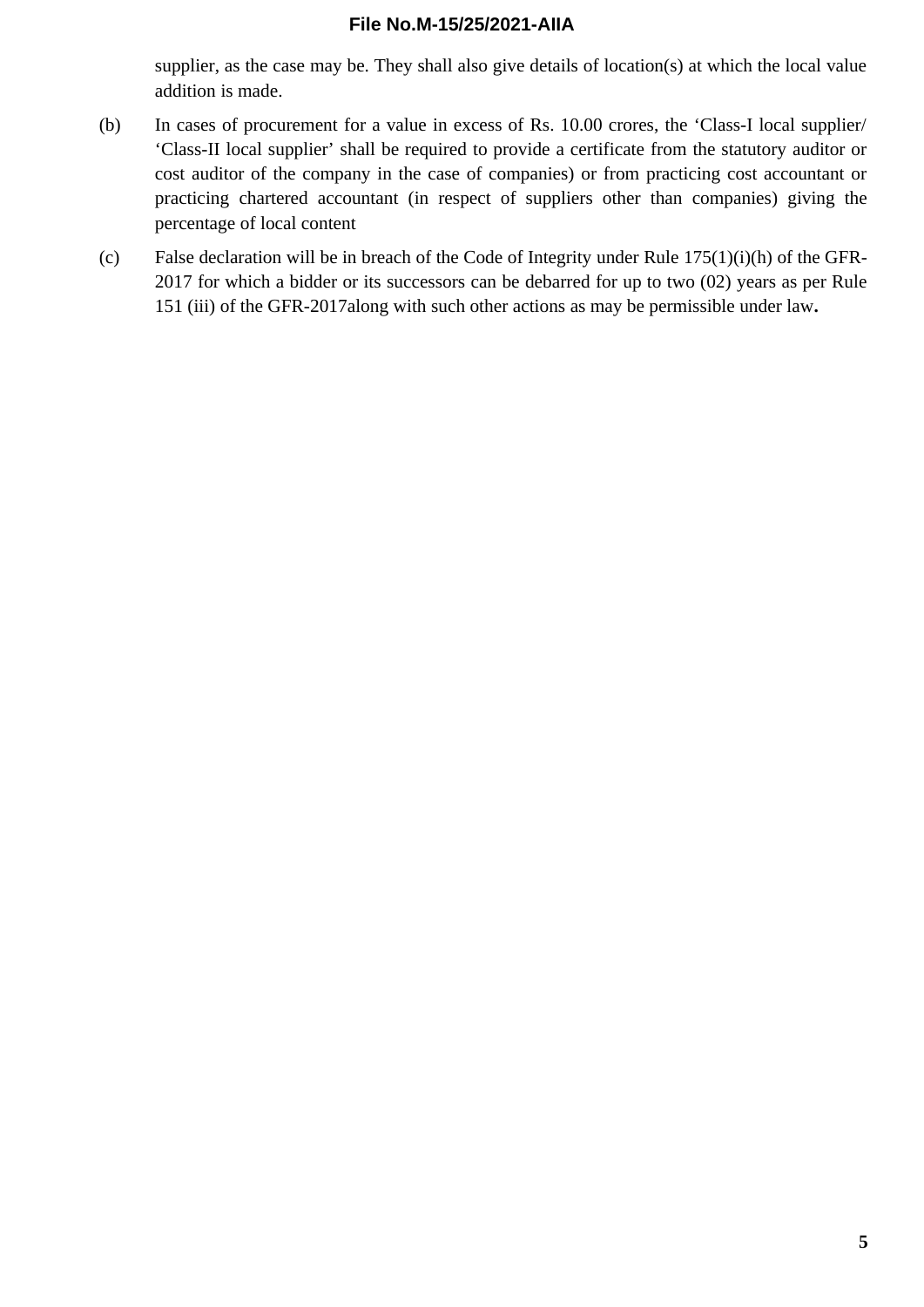### **Chapter-III**

### **General Terms and Conditions**

- **1.** Tenders should be quoted only by the OEM/actual manufacturer and/or their authorized distributors or selling agent of a particular firm. Bidder should submit a current authority letter in support of the same from the actual manufacturer concerned in the format given at **"Annexure-III".** The bidder is responsible for the supply of stores. If the Principal Manufacturer withdraws rights of distribution from the bidder during validity period of rate contract, Director, AIIA, DELHI has right to cancel the eligibility of the bidder and accept the candidature of new coming authorized distributor. **Any authorization certificate issued in the past for participating in any specific tender shall not be considered as a valid authorization by OEM.**
- **2. Bidders will be required to arrange a demonstration of the offered equipment, if desire by the technical specification committee.** Failure to arrange for a demonstration on the given date may lead to cancellation of the bid. Cost of organizing such demonstration shall be borne by the bidder.
- **3.** The model of the equipment offered should not be obsolete/out of production for next 5 years after expiring of guarantee/warranty period.
- **4. Patent Rights:** The supplier shall, at all times, indemnify and keep indemnified the purchaser, free of cost, against all claims which may arise in respect of goods & services to be provided by the supplier under the contract for infringement of any intellectual property rights or any other right protected by patent, registration of designs or trademarks. In the event of any such claim in respect of alleged breach of patent, registered designs, trademarks etc. being made against the purchaser, the purchaser shall notify the supplier of the same and the supplier shall, at his own expenses take care of the same for settlement without any liability to the purchaser.

### **5. Country of Origin**

- **i.** All goods and services to be supplied and provided for the contract shall have the origin in India or in the countries with which the Government of India has trade relations.
- **ii.** The word "origin" incorporated in this clause means the place from where the goods are mined, cultivated, grown, manufactured, produced or processed or from where the services are arranged.
- **iii.** The country of origin may be specified in the Price Schedule.
- **6. Terms of Delivery:** Goods shall be delivered by the supplier in accordance with the terms of delivery and as per the delivery period specified in the schedule of requirement and Supply & Delivery Clause in General Terms and Conditions Section. Please note that the time shall be the essence of the contract.
- **7.** Instructions for transportation of domestic goods including goods already imported by the supplier under its own arrangement: The supplier will arrange transportation of the ordered goods as per its own procedure up to Consignee Site (i.e. AIIA, DELHI, GAUTAMPURI, SARITA VIHAR, DELHI-110076.
- **8. Spare Parts**: The separate price list of all spares and accessories and consumables, if any, (including minor) required for maintenance and repairs in future after guarantee/warrantee period must be provided the in the format given at "**Annexure-IV**" failing which quotation will not be considered.
- **9. Tender currencies**: The Bidder supplying indigenous goods or already imported goods shall quote only in Indian Rupees (INR) in the Financial Bid Format given at **Annexure-V**. A Bidder quoting imported goods located within India shall produce documentary evidence of the goods having been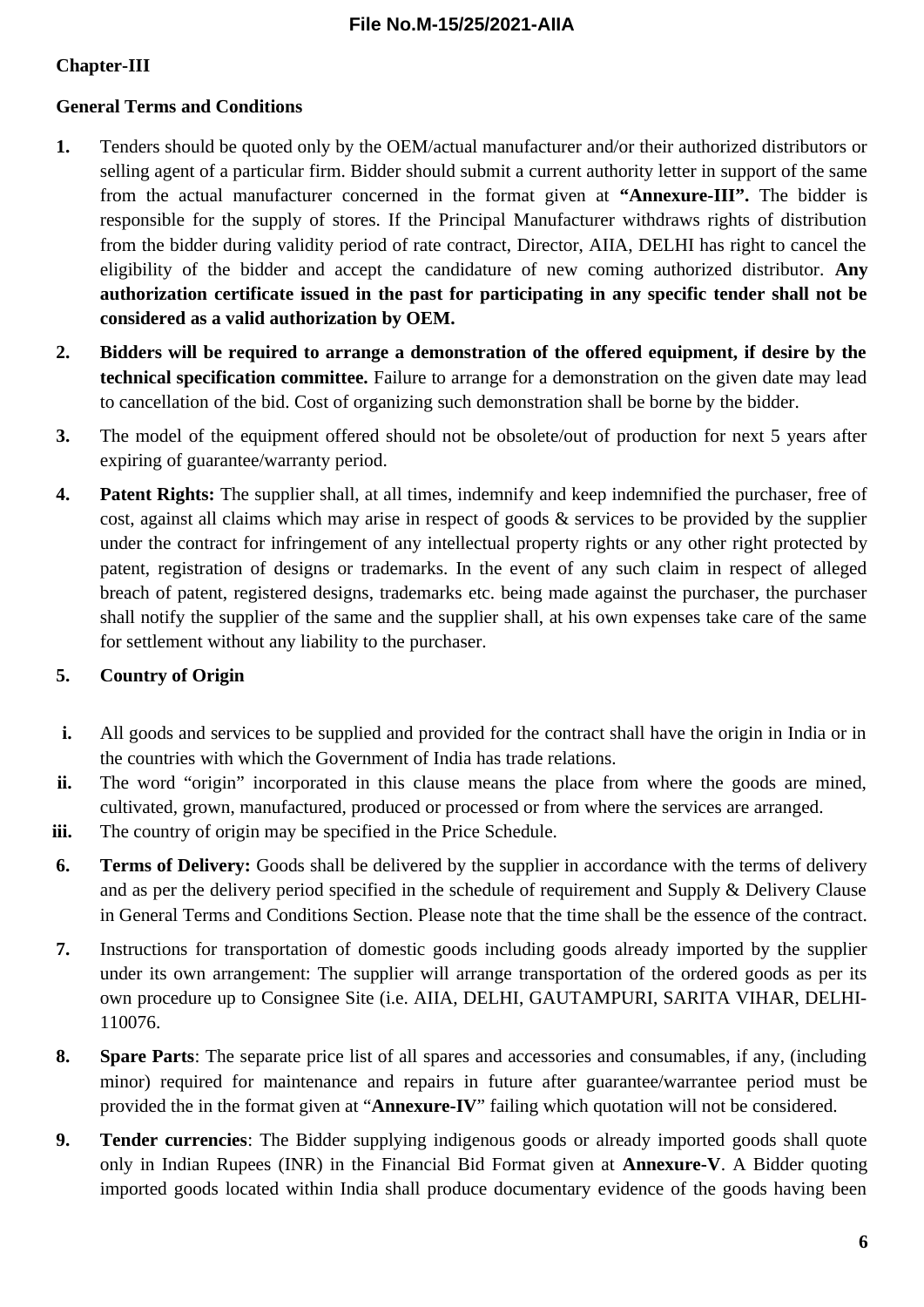imported and already located within India, in case their bid is found to be the lowest one after opening of financial bid.

### **10. Tender Prices**

- i. The Bidder shall indicate on the Financial Bid Price Schedule provided at **"Annexure-V"** for Indigenous supplies in INR for all the specified components of prices shown therein including the unit prices and total tender prices of the goods and services it proposes to supply against the requirement. All the columns shown in the Financial Bid Price schedule in given format should be filled in as required.
- ii. If there is more than one schedule in the Schedule of Requirements, the Bidder has the option to submit its quotation for any one or more schedules. However, while quoting for a schedule, the Bidder shall quote for the complete requirement of goods and services as specified in that particular schedule.
- iii. While filling up the columns of the Financial Bid Price Schedule, for domestic goods or goods of foreign origin located within India, the prices in the corresponding price schedule shall be entered separately in the following manner:
	- **a.** The price of the goods quoted ex-factory/ex-showroom/ex-warehouse/off-the-shelf, as applicable, including all taxes and duties like, Custom Duty and/or GST already paid or payable on the components and raw material used in the manufacture or assembly of the goods quoted ex-factory etc. or on the previously imported goods of foreign origin quoted ex-showroom etc:
	- **b.** Any taxes and duties including Custom duty and/or GST, which will be payable on the goods in India if the contract is awarded;
	- **c.** Charges towards Packing & Forwarding, Inland Transportation, Insurance (local transportation and storage), Loading & Unloading and other local costs etc incidental to delivery of the goods to their final destination will bear by Bidder;
	- **d.** The price of Incidental Services, as mentioned in Schedule of Requirement and Price Schedule;
	- **e.** The prices of Site Modification Work (if any), as mentioned in Schedule of Requirement, Technical Specifications and Price Schedule.
	- **f.** The Rate quoted for a product or services should be including all taxes. No additional charge/tax etc will be paid by AIIA, if claimed by Supplier at later stage.
	- **g.** Rates quoted will remain valid and fixed for entire bid validity period and/or for extended period. Bidder will not be allowed the change/modify rates during bid validity period.
	- **h.** Rate quoted should be unit wise and rate cannot be quoted beyond Maximum Retail Price (MRP).
	- **i.** The price of annual CMC, as mentioned in Schedule of Requirement, Technical Specification and Price Schedule **(Wherever applicable)**.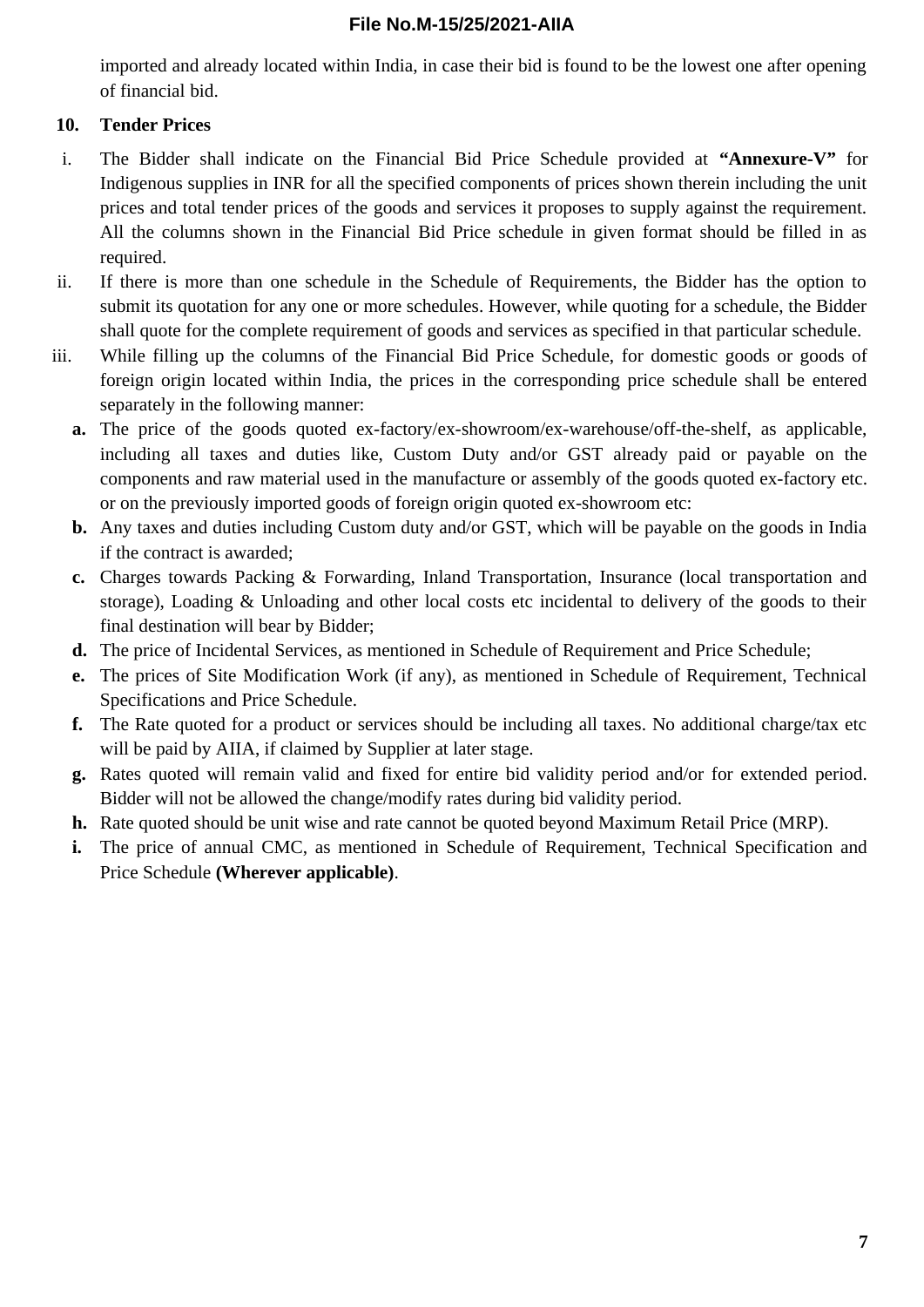#### **Additional information and instruction on Duties and Taxes:**

**11. (a) Octroi Duty and Local Duties & Taxes**: Normally, goods to be supplied to Government Departments against Government contracts are exempted from levy of town duty, Octroi duty, terminal tax and other levies of local bodies. However, on some occasions, the local bodies (like town body, municipal body etc.) as per their regulations allow such exemptions only on production of certificate to this effect from the concerned Government Department. Keeping this in view, the supplier shall ensure that the stores to be supplied by the supplier against the contract placed by the purchaser are exempted from levy of any such duty or tax and, wherever necessary, obtain the exemption certificate from the purchaser. The purchaser will issue the certificate to the supplier within a week positively from the date of receipt of request from the supplier. However, if a local body still insists upon payment of receipt of such duties and taxes, the same shall be borne by the supplier. The institute will not be responsible for any such payments/reimbursement etc.

**(b)Goods and Services Tax (GST) as per GST Act 2017:** If a Bidder asks for Goods and Services Tax to be paid extra, the rate and nature of Goods and Services Tax applicable should be shown separately in their GST Compliant Invoices. The Goods and Services Tax will be paid as per the rate at which it is liable to be assessed or has actually been assessed provided the transaction is legally liable to Goods and Services Tax and is payable as per the terms of the contract. If any refund of Tax is received at a later date, the Supplier must return the amount forth-with to the purchaser

**(c)**The need for indication of all such price components by the Bidders, as required in this clause (viz., General Terms and Condition **Clause 10)** is for the purpose of comparison of the tenders by the purchaser and will no way restrict the purchaser's right to award the contract on the selected Bidder on any of the terms offered.

#### **12. Warranty on stamp paper for 63 months**

- **I.** Bidder have to submit a written guarantee/warranty from the manufacturers stating that the equipment being offered is the latest model as per the specifications and the spares for the equipment will be available for a period of at least 5 years after the guarantee/warranty period.
- **II.** The manufacturer will have to keep the institute informed of any up-date of the equipment over a period of next 5 years and undertake to provide the same to the institute at no extra cost and also they will supply regularly any items of spare parts requisitioned by the purchaser for satisfactory operation of the equipment till the life span of the equipment, if and when required on agreed price.
- **III.** Guarantee/warranty to the effect that before going out of production of spare parts, the manufacturer and/or Bidders will give adequate advance notice to the purchaser of the equipment so that the later may undertake to procure the balance of the life time requirements of spare parts.
- **IV.** The Guarantee/warranty to the effect that the manufacturer will make available to the institute, the blue-prints and drawing of the spare parts if and when required in connection with the equipment.
- **V. The supplier warrants comprehensively for 60 months Onsite Warranty including Spare Parts &Labour etc.** that the Equipment/Stores supplied under the contract is new, unused and in corporate all recent improvements and design and materials unless prescribed otherwise by the purchaser in the contract. The supplier further warrants that the Equipment/Stores supplied under the contract shall have no defect arising from design, materials (except when the design adopted and / or the material used are as per the Purchaser's/Consignee's specifications) or workmanship or from any act or omission of the supplier that may develop under normal use of the supplied Equipment under the conditions prevailing in India.
	- o No conditional warranty like mishandling, manufacturing defects etc will be acceptable.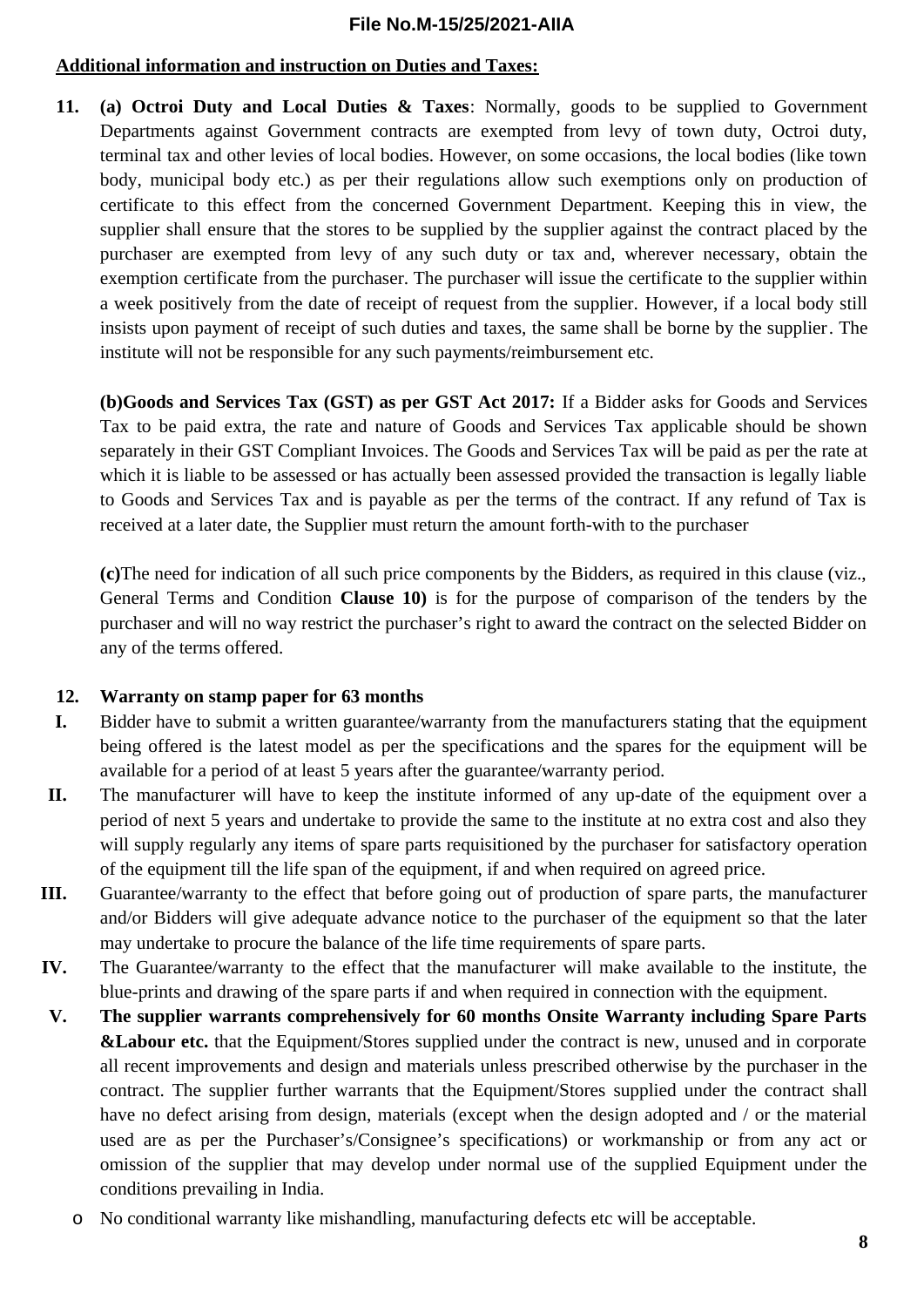- o Comprehensive Warranty as well as Comprehensive Maintenance contract should be inclusive of all accessories.
- o Replacement and repair will be undertaken for the defective Equipment/Stores.
- o Proper marking has to be made for all spares for identification like printing of installation and repair dates.
- **VI.** Upon receipt of such notice, the supplier shall, within 48 hours on a 24 X 7 basis respond to take action to repair or replace the defective Equipment/Stores or parts thereof, free of cost, at the ultimate destination. The supplier shall take over the replaced parts/ Equipment / Stores after providing their replacements and no claim, what so ever shall lie on the purchaser for such replaced Parts/Equipment/Stores thereafter. Non-replacement will attract appropriate penalty including forfeiture of performance security on repetition of such misconduct.
- **VII.** The Bidder hereby declares that the goods/equipment/stores/articles supplied to the buyer under this contract shall be of the best quality and workmanship and shall be strictly in accordance with the specifications and the particulars contained/mentioned in the clauses hereof and the Bidder hereby guarantee/Warranty that the said goods / equipment / stores/ articles conform to the description and quality aforesaid. The purchaser will be entitled to reject the said goods/equipment/stores/articles or such portion thereof as may be discovered not to conform to the said description and quality as follows: -
- a. Bidder should state categorically whether they have fully trained technical staff or installation/commissioning of the equipment and efficient after sales services.
- b. It is specifically required that the Bidder/Supplier will supply all the operating and service manuals along with blue-prints and drawings including circuit diagram of the equipment supplied as well as its components.
- **VIII.** If the supplier, having been notified, fails to respond to take action to replace the defect(s) within 48 hours on 24X7 basis, the purchaser may proceed to take such remedial action(s) as deemed fit by the purchaser, at the risk and expense of the supplier and without prejudice to other contractual rights and remedies, which the purchaser may have against the supplier.
	- **IX.** During Warranty/CMC period, the supplier is required to visit at consignee's site at least once in 3 months commencing from the date of the installation for preventive maintenance of the Equipment/Stores.
	- **X.** The Supplier along with its Indian Agent and the CMC provider shall ensure continued supply of the spare parts for the machines and Equipment supplied by them to the purchaser for 10 years from the date of installation and handing over.

#### **13. CMC for Five Years period after completion of 5 Years onsite free of Cost Warranty:**

The bidder will give an onsite guarantee/ warranty for trouble free functioning and maintenance of the facility for 5 Years including spares and labour from the date of installation, commissioning and acceptance of the facility. The bidder would submit a performance bank guarantee of 3% the cost of the Purchase Order for the period of warranty /CMC plus 3 months indemnifying the hospital against all losses incurred by the hospital during the warranty/maintenance period in the format given at **"Annexure-VI**". This has to be submitted after satisfactory installation along with the bills. The firm shall also quote for CMC charges which is applicable for the next **5 years** after expiry of the comprehensive warranty period of 5 years in the **"Annexure-V"** for each Equipment/item (on which the Warranty/Guarantee applicable). The price quoted for CMC will be considered along with price of required Instruments/equipment in financial bid.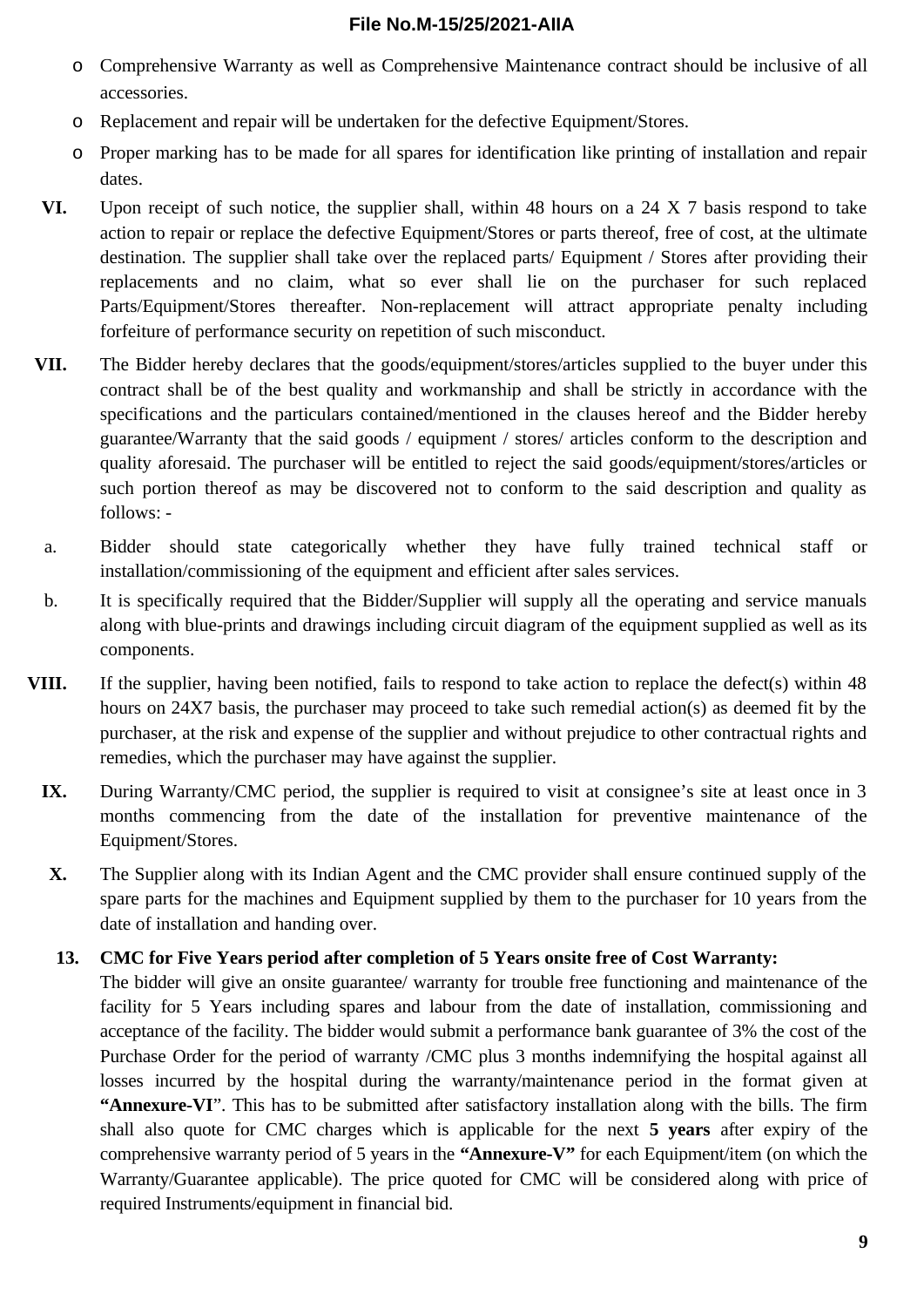- **14.** The bidder should quote rates of optional accessories/consumables/spares as per **Annexure-IV** and the rate should be valid till the validity of the contract.
- **15.** Bidders are required to quote strictly as per specification of the equipment. If, deviation from specification, it must be brought out clearly giving deviation statement in **Annexure-VII**.
- **16.** Additional features (in case of equipment), if any, should be listed separately in the offer. However, technical and financial evaluation will be done as per the specification mention at **Annexure-I**.
- **17.** The bidder should submit an undertaking for acceptance of Terms & Conditions at **Annexure-VIII** including to the effect that they have necessary infrastructure for maintenance of the equipment and will provide accessories/spares as and when required by the indenter for 05 years after expiry of the Warranty period.
- **18. Applicability of Anti-Profiteering Rule under GST Act 2017:** No item should be quoted with price more than the M.R.P. by any Supplier Agency to AIIA DELHI. The MRP is required to be clearly mentioned on each of the supplied item/its packaging in their offered pack size. The prices should be quoted strictly in accordance with unit/pack Size and Strength/Potency mentioned in the schedule of Requirement at **Annexure-I** in the given Price Quotation format. The Anti-Profiteering Rule under GST Act 2017 is applicable against this Tender Enquiry on which the Supplier Agency should have mandatorily to pass on the benefit due to reduction in rate of tax to the AIIA DELHI by way of commensurate reduction in their prices. If any Supplier Agency found defaulter for following of above said rule (i.e. passing all the benefits of GST Tax Regime price reductions to AIIA DELHI), the necessary action deemed fit as per GST Act 2017 shall be initiated against such defaulter firm.
- **19. Fall Clause:** If at any time during the execution of the contract, the Contractor/Manufacture/Distributor/Dealer reduces the sale price or sells or offers to sell such stores, as are covered under the contract, to any person/organization including the purchaser or any department of Central Government or any other AIIA/PSUs at a price lower than the price chargeable under the contract during the Current Financial Year, he shall forthwith notify Director, AIIA DELHI. The necessary difference amount about such reduction or sale or offer of sale to the purchaser and the price payable under the contract for the stores supplied after the date of coming in to force of such reduction or sale or offer of sale shall stand correspondingly reduced and deposited to AIIA DELHI by the Bidder or AIIA DELHI will deduct from the pending bills/Performance Security Deposit to recover the loss to the Government.
- **20.** The Director, AIIA, DELHI has full authority to take in to account the performance of manufacturer/authorized dealer or distributor / bidder and they should submit a latest performance certificate (not older than previous financial year 2020-21) from any other Govt. Hospitals/Institutions/PSUs to testify the proper dealing & performance as well as installation and maintenance of equipment.

### **21. Terms of Delivery of Products, Penalty/Liquidation Damage:**

- I. Delivery of stores shall be F.O.R to AIIA DELHI. The AIIA DELHI is not liable for payments on account of Freight/Taxes/Expenditures which are to be paid inclusively by the suppliers.
- II. The firm will be bound to supply Delivery time for the items of Indian make within 4 weeks (28 Days). Thereafter suitable action as deemed fit, will be initiated. The hospital will recover the general damages or extra expenditure incurred in the risk purchase at the risk and cost of the bidder and amount paid in excess shall be deducted from their pending bills. The above shall be in addition to forfeiture of Bid Security and black listing of the firm depending upon the circumstances of the default/gravity of the case.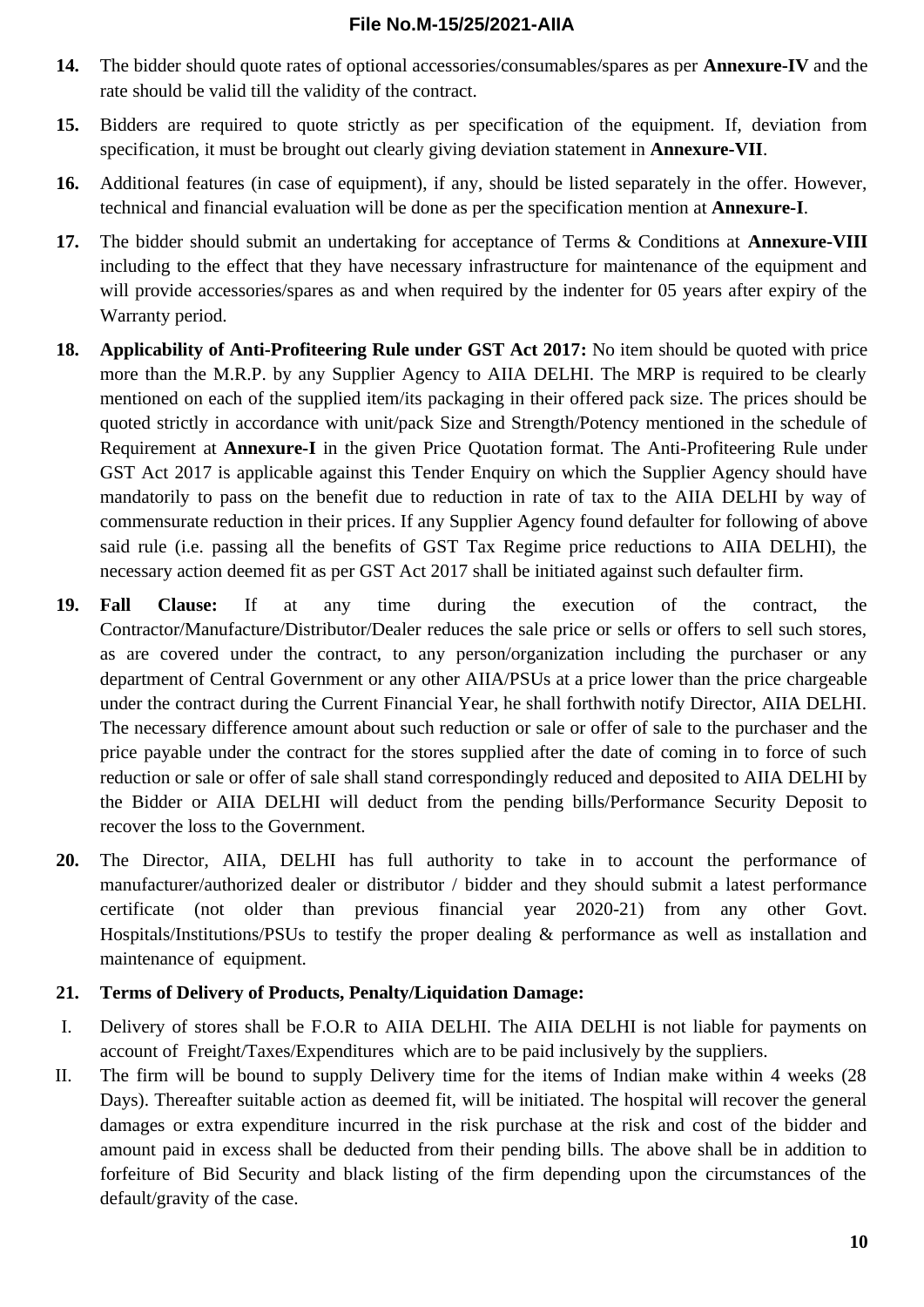III. The period of delivery strictly to be followed by the Supplier Agency as per time period communicated through Purchase/Supply Order through e-mail/hard copy through speed post. The penalty of 1% of the value of order per week for delayed supply of the order. Maximum delay of 3 weeks i.e. 21 Days. No supplies will be entertained thereafter, and it will be treated as withdrawal by the bidder for which action will be taken as per the bid security declaration and other relevant rules/guidelines issue by Government in this regard. Part supplies will not be accepted / allowed at AIIA DELHI.

#### **22. INSPECTION OF SUPPLIES & ACCEPTANCE:**

Inspection will be done by the duly a Committee constituted by Director, AIIA, Delhi and or its authorized representatives in AIIA DELHI Hospital premises at designated place in presentence of supplier or its representative. Any cost incurred for carry out the inspection/testing etc, shall be borne by Supplier Agency. **The supplied goods will be accepted by Institute on approval of the Committee.**

#### **23. INCIDENTAL SERVICES:**

The supplier shall be required to perform the following services at Consignee Site:

- a) Installation & commissioning, Supervision and Demonstration of the Equipment/Goods
- b) Providing required jigs and tools for assembly, minor Civil/Electrical/ Plumbing / any other needed engineering works etc required for the completion of the installation.
- c) Training of Consignee's Doctors, Staff, operator etc. For operating and maintaining the Equipment/Goods
- d) Supplying required number of operation & maintenance manual for the goods

#### **24. DISTRIBUTION OF DISPATCH DOCUMENTS FOR CLEARANCE/RECEIPT OF GOODS**

The supplier shall send all the relevant dispatch documents well in time to the Purchaser/Consignee to enable the Purchaser/Consignee clear or receive (as the case may be) the goods in terms of the contract. Within 24 hours of dispatch, the supplier shall notify the purchaser, consignee, and others concerned if mentioned in the contract/purchase Order, the complete details of dispatch and also supply the following documents by registered post/ speed post/courier(or as instructed in the contract):

- i. Three copies of supplier's invoices showing contract number, goods description, quantity, unit price and total amount;
- ii. Two copies of packing listed identifying contents of each package;
- iii. Certificate of origin for goods of foreign origin;
- iv. Insurance Certificate.
- v. Manufacturers/Supplier's warranty certificate & In-house inspection certificate.
- **25. Taxes, Duties, Incidental Services and Warranties:** Supplier shall be entirely responsible for all taxes, duties, fees, levies, incidental Services, Warranties etc. incurred until delivery of the contracted goods to the purchaser.

#### **26. Terms and mode of payment:**

- 26.1. Final Payment shall be made subject to recoveries, if any, by way of liquidated damages or any other charges as per terms & conditions of contract in the following manner:
- **I. Payment for Goods:** Payment shall be made in Indian Rupees as specified in the contract in the following manner: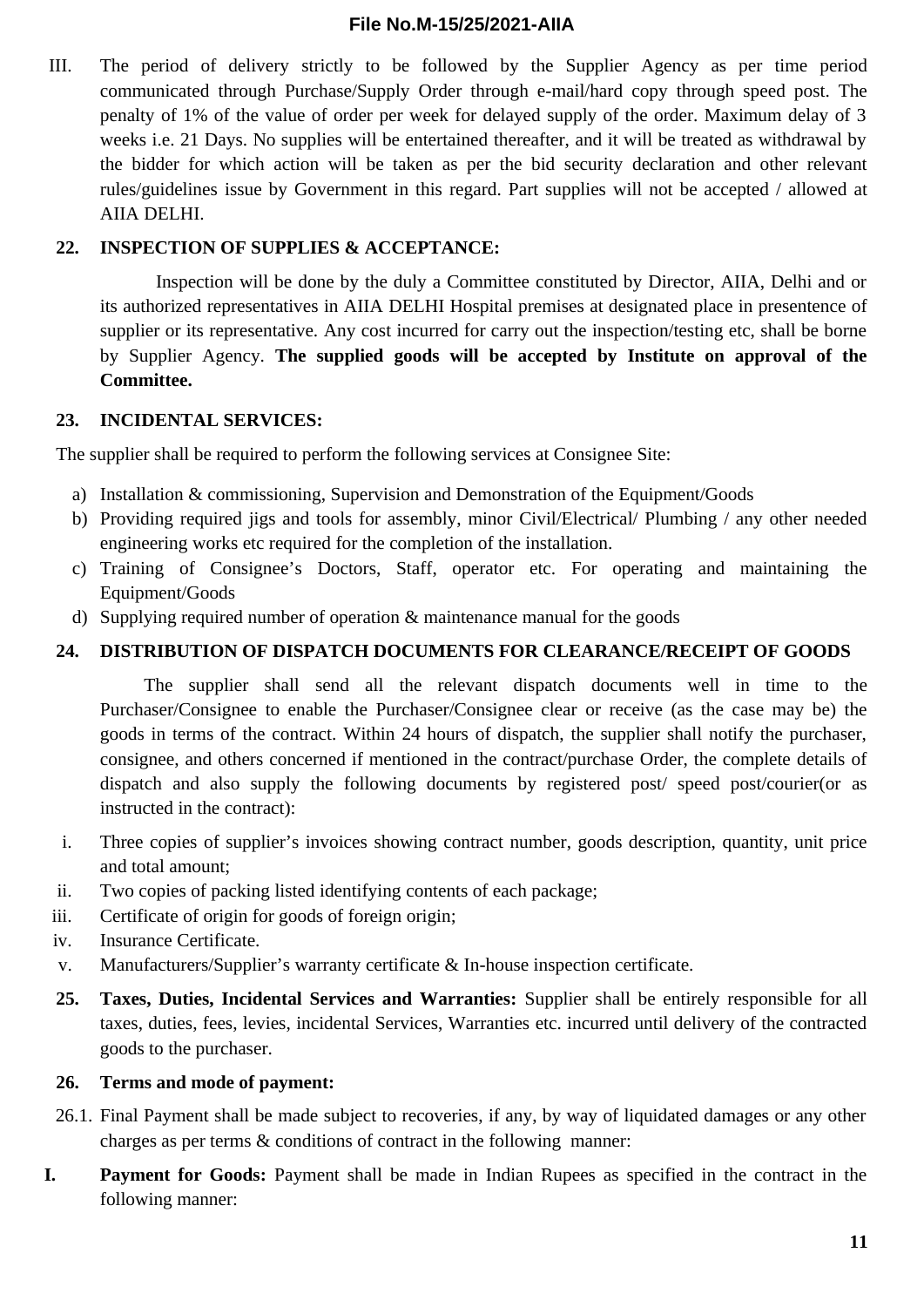### **a) On delivery (Preferably within three weeks time of "Consignee Receipt Certificate (CRC)"and Subject to submission of following documents)**

Seventy percent (70%) payment of the contract price shall be paid on receipt of goods in good condition and upon the submission of the following documents subject to recovery of LD, if any:

- 1. Three copies of supplier's invoice showing contract number, goods description, quantity, unit price and total amount
- 2. Two copies of packing list identifying contents of each package
- 3. Inspection certificate, if any
- 4. Insurance Certificate, if any
- 5. Certificate of origin for imported goods
- 6. Consignee Receipt Certificate in original issued by the authorized User Department representatives / Concerned Stores Representative of the consignee.

### **b) On Acceptance (Preferably within 45 days time of "Final Acceptance Certificate (FAC)"and Subject to submission of following documents):**

Balance Thirty percent (30%) payment would be made against 'Final Acceptance certificate (FAC)' of Equipment /Goods to be issued by the User Department of the Consignees subject to recoveries, if any, either on account of non-rectification of defects/deficiencies not attended by the Supplier or otherwise. FAC needs to be issued by the designated Official of the consignee after installation, commissioning, testing and Four to Six weeks of successful trail run of the equipment in the User Department.

### **II. Payment of Site Modification Work, if any:**

Site Modification Work payment will be made to the bidder/ manufacturer's agent to its Indian Office in Indian rupees as indicated in the relevant Price Schedule (as per prevailing rate of exchange ruling on the date of Contract) and shall not be subject to further escalation / exchange variation. This will be paid on proof of final installation; commissioning and acceptance of equipment by the consignee within the price quoted in the price Schedule and approved by AIIA, DELHI means AIIA DELHI will not pay any extra amount for any work beyond the approved prices to any bidder.

### **III. Payment for Annual Comprehensive Maintenance Contract Charges:**

The consignee will enter into CMC with the supplier at the rates as stipulated in the contract. The payment of CMC will be made on the last Quarter of the 6th Year onwards on year to year basis after satisfactory completion of said 5 Year free of Cost Warranty period, duly certified by the consignee on receipt of bank guarantee for an amount equivalent to 3% of the cost of the 5 Years CMC Value as per contract in the prescribed format given at **"Annexure-V"**

- 26.2. The supplier shall not claim any interest on payments under the contract.
- 26.3. Where there is a statutory requirement for tax deduction at source, such deduction towards income tax and other tax as applicable will be made from the bills payable to the Supplier at rates as notified from time to time by the Government.
- 26.4. The supplier shall send its claim for payment in writing, when contractually due, along with relevant documents etc., duly signed with date, to respective consignees.
- 26.5. While claiming payment, the supplier is also to certify in the bill that the payment being claimed is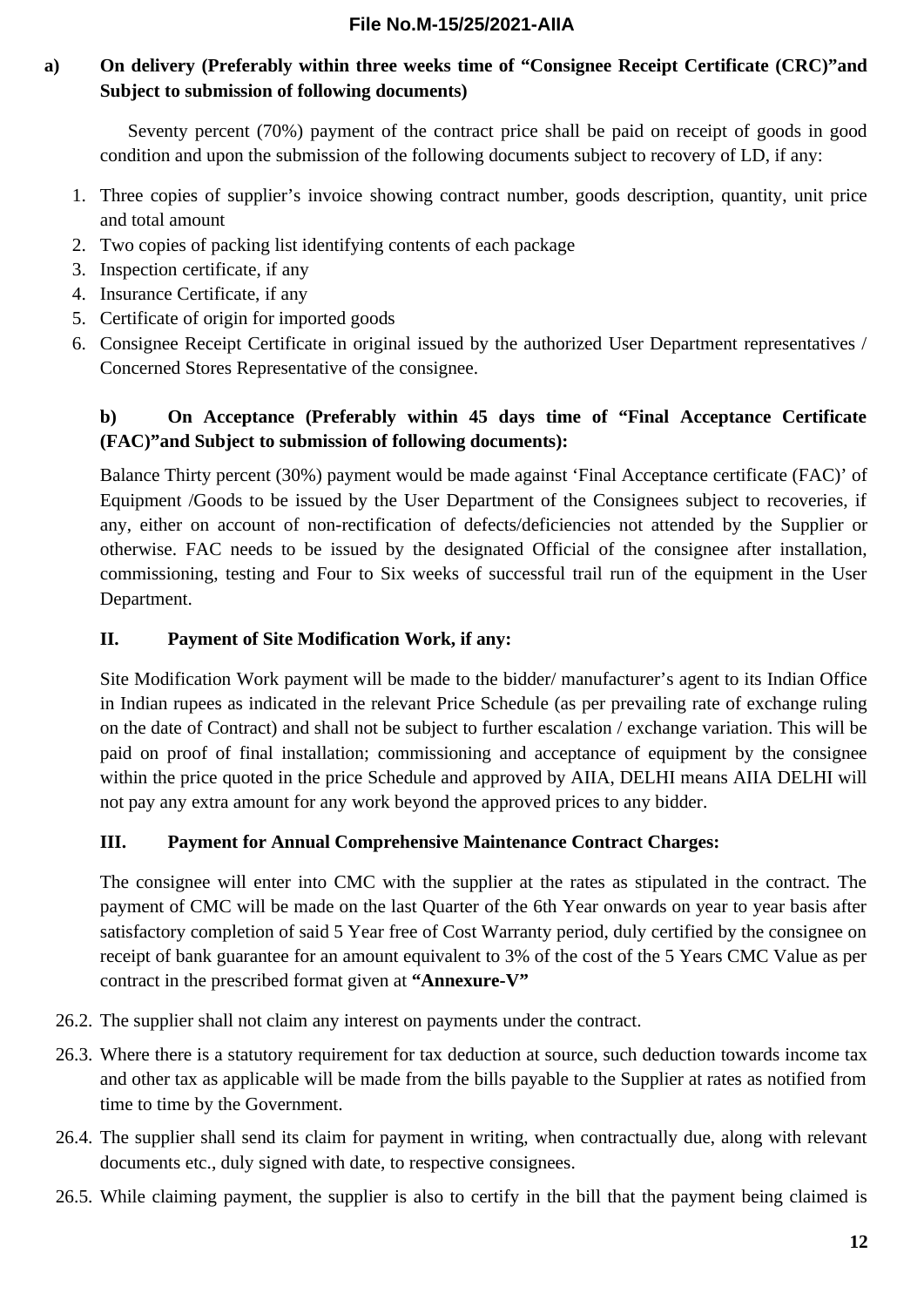strictly in terms of the contract and all the obligations on the part of the supplier for claiming that payment has been fulfilled as required under the contract.

- 26.6. While claiming reimbursement of duties, taxes etc. (like custom duty and/or GST or any other taxes) from the Purchaser/Consignee, as and if permitted under the contract, the supplier shall also certify that, in case it gets any refund out of such taxes and duties from the concerned authorities at a later date, it (the supplier) shall refund to the Purchaser/Consignee forth with.
- 26.7. In case where the supplier is not in a position to submit its bill for the balance payment for want of receipted copies of Inspection Note from the consignee and the consignee has not complained about the non-receipt, shortage, or defects in the supplies made, balance amount will be paid by the paying authority without consignee's receipt certificate after three months from the date of the preceding part payment for the goods in question, subject to the following conditions: -
	- $\checkmark$  The supplier will make Equipment/goods for any defect or deficiency that the consignee(s) may report within six months from the date of dispatch of goods.
	- $\checkmark$  Delay in supplies, if any, has been regularized subject to deduction of applicable LD.
	- $\checkmark$  The contract price where it is subject to variation has been finalized.
	- $\checkmark$  The supplier furnishes the following undertakings on the stamp paper of appropriate value.

I/We, the certify that I/We have not received back the Inspection Note Duly receipted by the consignee or any communication from the purchaser or the consignee about non-receipt, shortage or defects in the goods supplied. I/ We ... ... ... ... ... ... agree to make good any defect or deficiency that the consignee may report within three months from the date of receipt of this balance payment.

#### **27. OTHERS:**

Technical Evaluation Committee/Procurement Committee and other committees as constituted by the Competent Authority will decide regarding approval of Items, Rates and Quantities required to be procured (increase/ decrease in either side as indicated at **Annexure-I)** for different categories of Equipment /items as per requirement of AIIA, DELHI. Decision of the Director, AIIA will be final and binding to all parties.

The Bidder shall not be allowed to transfer, assign, pledge or sub-contract its rights and liabilities under this contract to any other agency(ies) without prior written consent of the Director, AIIA, DELHI. If it is found that the firm has given sub-contract to another Agency, the contract shall stand cancelled & the performance security deposit of such Bidder shall be forfeited by AIIA, DELHI.

The AIIA, DELHI shall not be responsible for any financial loss or other damaged or injury to any item or person deployed/supplied by the Supplier Agency in the course of their performing the duties to this office in connection with purchase order/supply order for supplying/installation/commissioning of the ordered Equipment/Stores/Goods/Items at AIIA, DELHI.

#### **28. PACKING & MARKING OF SUPPLIES: -**

- a) The firm shall supply the stores with proper packing and marking for transit so as to be received at destination free from any loss or damage. The stores supplied by the bidder should strictly conform to the labeling provisions laid down under the latest Drugs & Cosmetic Rules or other applicable statutory provisions.
- b) All goods/stores supplied to the hospital shall have to be stamped, "The AIIA DELHI Supply only" and printed "NOT FOR SALE" in bold letters with indelible ink (where as applicable).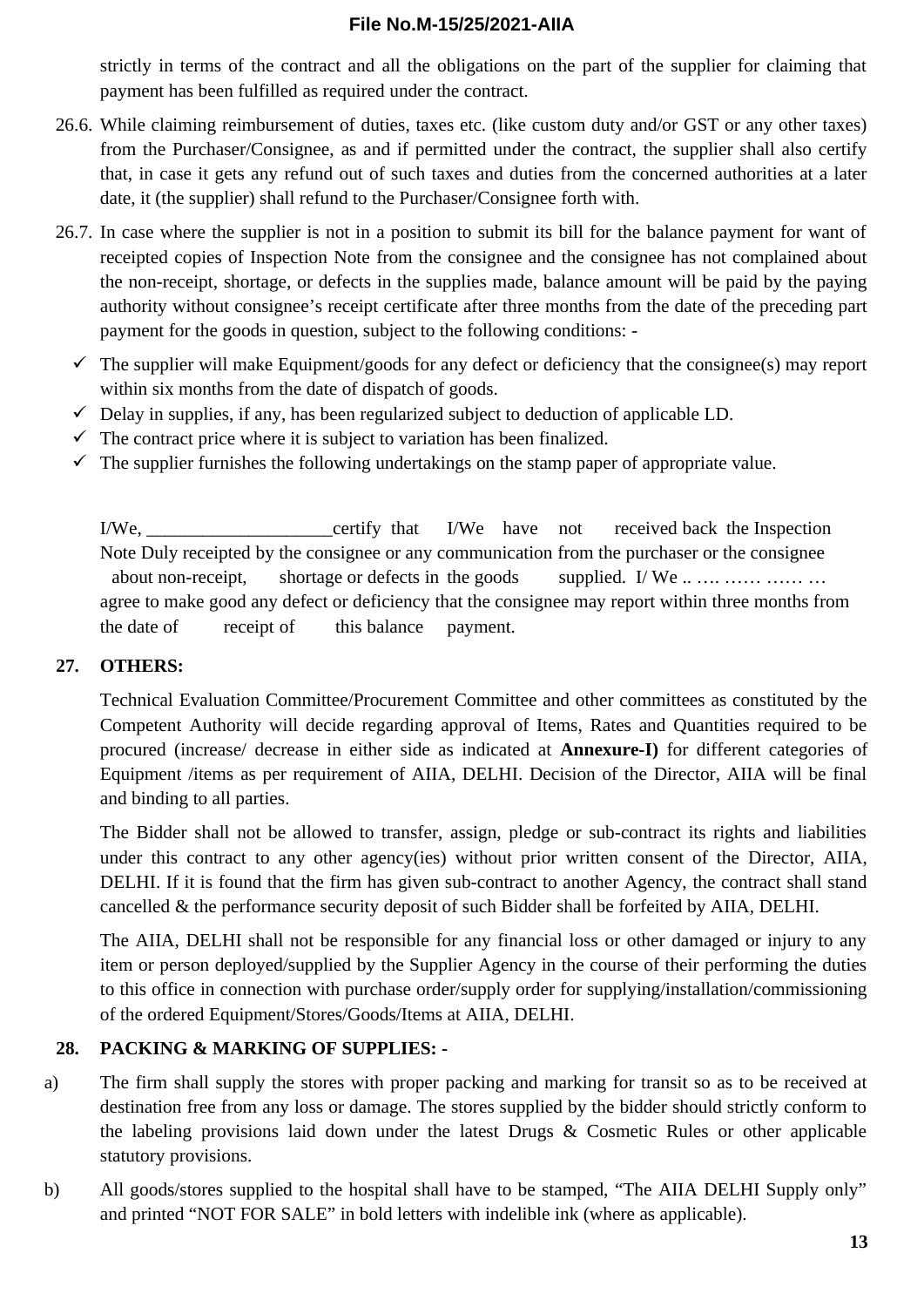#### **29. BAR-CODING OF ITEMS:**

Each item (the unit packs, inter packs as well as final packs etc.) should be bar-coded to comply with GS-1 or EAN/UPC or GS1-128 bar-coding standards at different packaging levels. For details and specification of GS-1 bar-coding http://www.gs1india.org.in/gs1barcodes/pc index.htm maybe referred (Optional) (whereas applicable).

Bidder/Firms have to supply the Sterility Certificate for sterilized consumable items manufactured in India or abroad from the concerned principal manufacturer (whereas applicable).

#### **30. FORCE MAJEURE: -**

Any failing or omission to carry out the provision of the contract by the supplier shall not give rise to any claim by any party, one against the either, if such failure of omission or arises from an act of God, which shall include all acts of natural calamities such as fire, flood, earthquake hurricane or any pestilence or from civil strikes, compliance with any stature and/or regulation of the Government, look outs and strikes, riots, embargoes or from any political or other reasons beyond the suppliers control including war (whether declared or not) civil war or state or insurrection, provided that notice or the occurrence of any event by either party to the other shall be given within two weeks from the date of occurrence of such an event which could be attributed to 'force majeure 'conditions.

#### **31. DISPUTES AND ARBITRATION:**

All disputes or differences arising during the execution of the contract shall be resolved by the mutual discussion failing which the matter will be referred to an Arbitrator who will appointed by the Director, AIIA, DELHI for Arbitration for settlement of disputes in accordance with Arbitration & Conciliation Act 1996 or its subsequent amendment, whose decision shall be blinding on the contracting parties.

#### **32. LAW GOVERNING THE CONTRACT AND JURISDICTION:**

The contract Governed under Contract Act 1872 Indian Competition Act 2002 and instructions thereon from the government of India issued in this regard from time to time. The Court of DELHI shall alone have jurisdiction to decide any dispute arising out of or in respect of the contract.

#### **33. PERFORMANCE SECURITY DEPOSIT:**

The successful Bidder will be liable to deposit 3% of value of the Contract/Purchase Order as Performance Security Deposit in favor of "Director, AIIA DELHI" by way of "Performance Bank Guarantee in the format given at **Annexure-VI** in the form of Fixed Deposit Receipt" from Scheduled Nationalized/Commercial Bank refundable after expiry of the tenders/or after the completion of 5years warranty period  $+3$  months (valid for i.e. 63 months) in case of supply of Equipment, subject to successful fulfillment of terms and conditions, on receipt of requisite No dues certificate from the concerned departments/authorities. Security Deposit is liable to be forfeited if the bidder withdraws or impairs or derogates the bid in any respect. For CMC after expiry of warranty period, the 3% Security Deposit of total CMC cost of Equipment shall require to be deposited by the Bidder to AIIA, DELHI in the format given at "**Annexure-VI**".

#### **34. RECOVERY OF EXCESS PAYMENT MADE TO SUPPLIER AGENCY:**

If a result of post payment audit any over payment is detected in respect of any supply/work done by the supplier Agency or alleged to have been done by the Agency under this Tender Enquiry, it shall be recovered by the Institution from the Agency and Agency is liable to be deposit back the excess extra amount received by them from their agreeable amount as per Purchase Order/Work Order from AIIA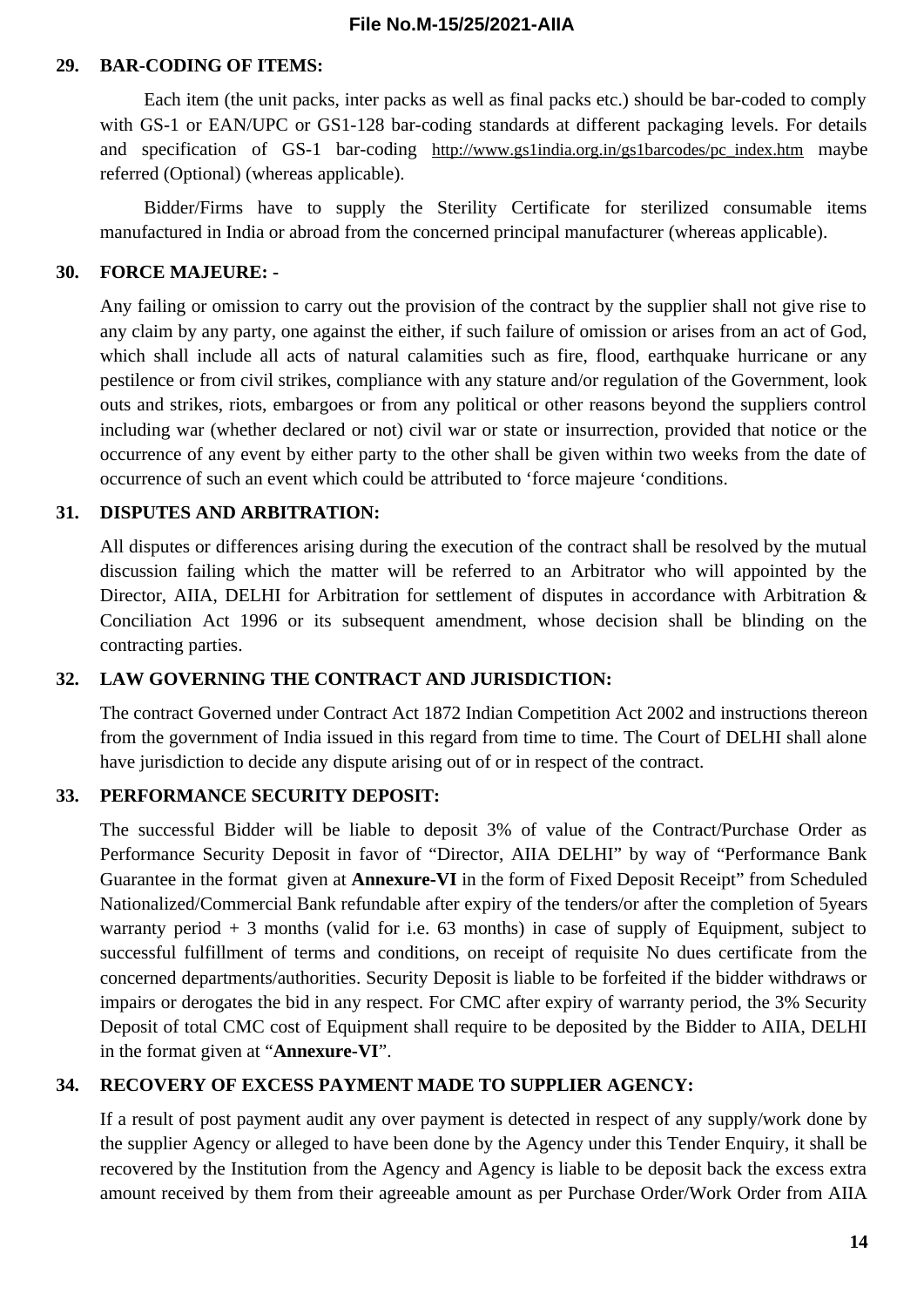DELHI within 30 days time period as and when they will receive written request from AIIA DELHI in this connection.

### **35. UNDER PAYMENT TO BE MADE TO SUPPLIER AGENCY:**

If a result of post payment audit any under payment is detected in respect of any supply/work done by the supplier Agency under this Tender Enquiry, it shall be duly paid by the Institution to the concerned Supplier Agency.

### **36. RESPONSIBILITY OF SUPPLIER AGENCY FOR PROVIDING COPIES OF RELVANT RECORDS:**

The Supplier Agency shall provide the copies of relevant records during the period of contract or otherwise even after the contract is over as and when asked by AIIA, DELHI.

No bidder/or his representative shall bring or attempt to bring any political or other outside influence to bear upon any superior authority or hospital functionaries to further this business interest. In doing so, tender of the concerned bidder will be rejected without assigning any reason.

- **37. SERVICE SUPPORT AND REDRESSEAL OF COMPLAINT:** All Bidders have to provide a dedicated/Toll free No. for service support and an Escalation Matrix along with Name, Designation and Mobile number of contact person.
- **38. SUBMISSION OF MORE THAN ONE OFFER:** If any bidder is participating in this tender through more than one offer in the capacity of Director/ Proprietor/Partnership in other firms. They have to submit a declaration to this effect for bringing it to the notice of Institute.

### **39. BID EVALUATION CRITERIA:**

- (i) All the bidder shall be primarily evaluated on pre-qualification criterion viz having submitted all relevant documents, fulfilling statutory obligations/compliance, Experience, Turnover etc.
- (ii) Bidders fulfilling PQC conditions will be evaluated on technical parameters.
- (iii) Technically qualified bidders will be considered for financial evaluation.
- (iv) Financial Evaluation will be done on the basis of rate quoted for item along with 5 year onsite warranty and cumulative rate for 5 years extended (i.e.  $6<sup>th</sup>$  to  $10<sup>th</sup>$  Year) warranty/CMC. Price quoted shall be considered final including all taxes/charges etc. as indicated in Bid document.
- (v) For the supply of Spares/ Consumables/Optional Accessories, if any, the selected bidder (L1) shall be bound to supply these items on the lowest rate quoted by any of technically qualified bidder.

### **40. EXCLUSIVE RIGHT:**

The Director, AIIA DELHI, India has the full and exclusive right to accept or reject, increase or decrease order quantity, any or all the tenders without assigning any reasons and also to cancel the supply at any time without assigning any reason.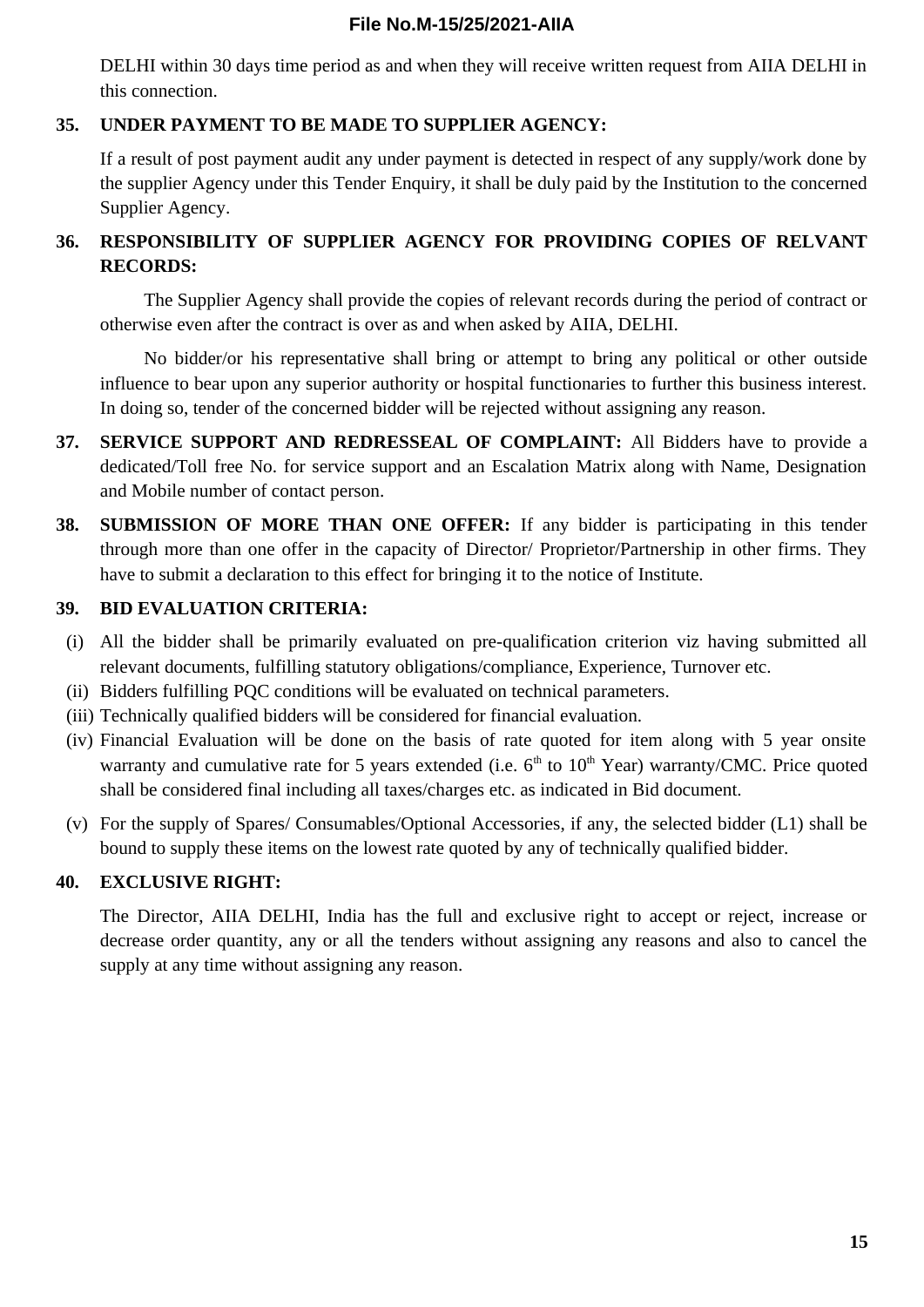### **Chapter-IV**

### **Eligibility Criteria for bidders**

- 1. Original Equipment Manufacturer or their Authorized dealers are eligible to participate in the tender.
- 2. **Authorized Representatives:** Bids of bidders quoting as authorized representative of a principal manufacturer would also be eligible, provided:
	- i. Their principal manufacturer meets all the criteria above without exemption, and the principal manufacturer furnishes a legally enforceable tender-specific authorization in the prescribed form assuring full guarantee and warranty obligations as per the general and special conditions of contract; and
	- ii. the bidder himself should have been associated, as authorized representative of the same or other Principal Manufacturer for same set of services as in present bid (supply, installation, satisfactorily commissioning, after sales service as the case may be) for same or similar 'Product' for past three years ending on 31<sup>st</sup> Mar 2020.
- 3. **Signed** and scanned valid copy of Firm/Company Registration/Incorporation Certificate.
- 4. Signed and scanned copy of GST Registration and proof of latest quarter GST returns filed copies by the participating Bidder Company.
- 5. Signed and scanned copy of PAN Card in the name of firm/company.

#### **6. Experience and Past Performance:**

a) The bidder should have manufactured and supplied/erected/commissioned "**Body Composition Analyzer**" with the same or higher specifications as mentioned at **Annexure-I** during last three years, ending  $31<sup>st</sup>$  March of the previous financial year 2020-21and;

b) The bidder should have manufactured and supplied/erected/commissioned at least one number of "**Body Composition Analyzer"** in at least one of the last five years ending on 31<sup>st</sup> March of the previous financial year 2020-21, and out of which

c) At least one number of offered version/model of "**Body Composition Analyzer" should be in successful operation for at least two years on the date of bid opening.**

#### **Criteria 2 - Capability- Equipment & manufacturing Facilities:**

'The bidder' must have an annual capacity to manufacture and supply (erected/commissioned) at least one.

*Note: In case of multiple products in a tender, this criterion shall be applicable product wise. For example, in case of printing Paper of different specifications/sizes, it shall be applicable to quantity of paper manufactured and supplied specification/size wise*.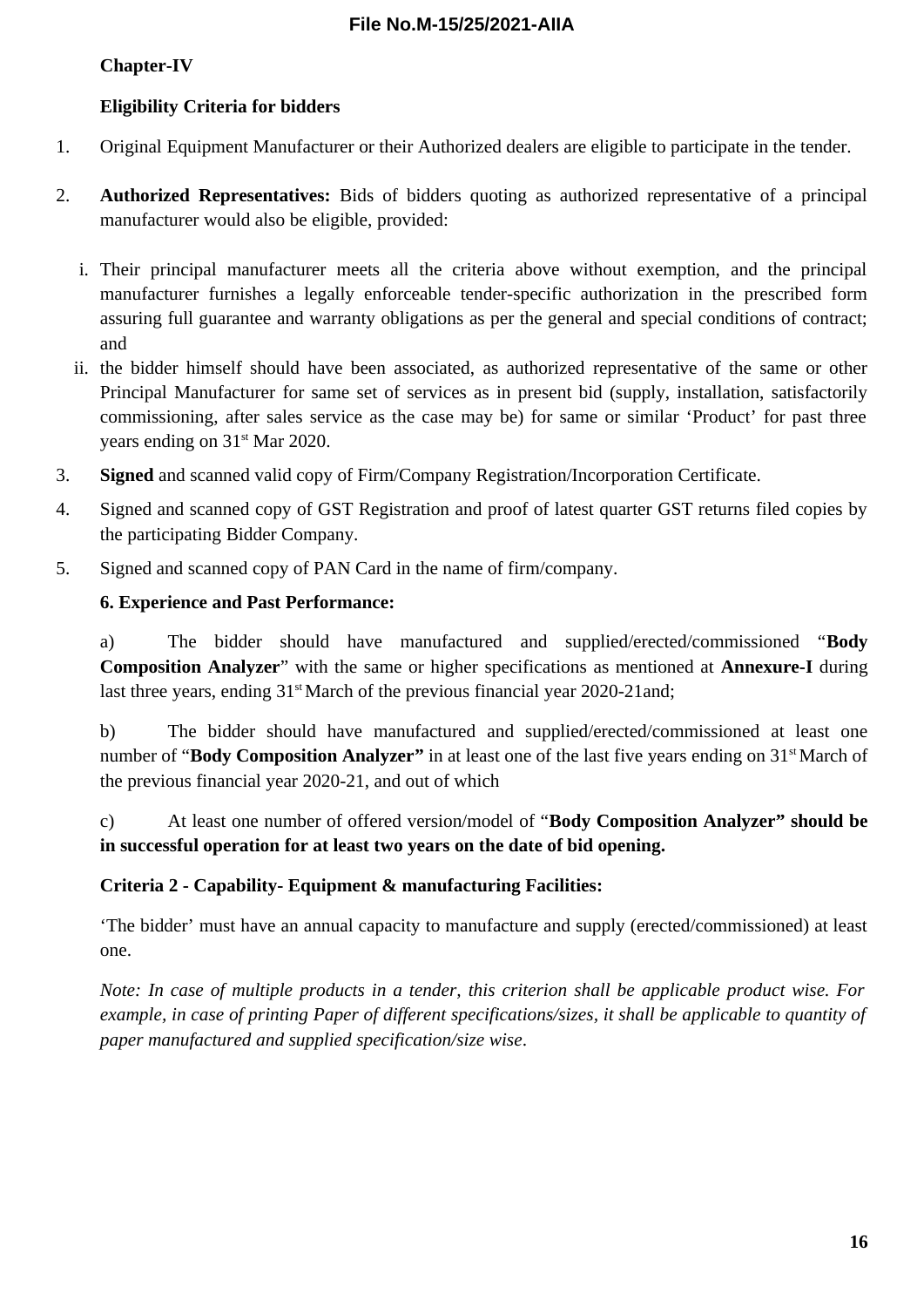### **Criteria 3 - Financial Standing - under all conditions**

(a) The average annual financial turnover of 'The bidder' during the last three years, ending on  $31<sup>st</sup>$  March of the previous financial year 2020-21, should be at  $\overline{5}10$  Lakh as per the annual report (audited balance sheet and profit & loss account) of the relevant period, duly authenticated by a Chartered Accountant/Cost Accountant in India or equivalent in relevant countries.

(b) Bidder Firm (manufacturer or principal of authorized representative) should not have suffered any financial loss for more than one year during the last three years, ending on  $31$ <sup>st</sup>March of the previous financial year 2020-21.

(c) The net worth of the Bidder firm (manufacturer or principal of authorized representative) should not be negative on 31<sup>st</sup> March of the previous financial year 2020-21 and also should have not eroded by more than 30% (thirty percent) in the last three years, ending on  $31<sup>st</sup>March$  of the previous financial year 2020-21.

**Note:** *In case of Indian Bidders/Companies (manufacturer or principal of authorized representative) who have been restructured by Banks in India, under the statutory guidelines, they would be deemed to have qualified the Financial standing criteria considering the institutional financial backing available to them*.

### **Applicability in Special Cases:**

- **a)** Applicability to 'Make in India: Bidders (manufacturer or principal of authorized representative) who have a valid/approved ongoing 'Make in India' agreement/program and who while meeting all other criteria above, except for any or more of sub-criteria in Experience and Past Performance above, would also be considered to be qualified provided:
- i) Their foreign 'Make-in-India' associates meet all the criteria above without exemption, and
- ii) The Bidder submits appropriate documentary proof for a valid/approved ongoing 'Make in India' agreement/program.
- iii) The bidder (manufacturer or principal of authorized representative) furnishes along with the bid a legally enforceable undertaking jointly executed by himself and such foreign Manufacturer for satisfactory manufacture, Supply (and erection, commissioning if applicable) and performance of 'The Product' offered including all warranty obligations as per the general and special conditions of contract.
	- **b)** Authorized Representatives: Bids of bidders quoting as authorized representative of a

#### **Principal manufacturer would also be considered to be qualified, provided:**

i) Their principal manufacturer meets all the criteria above without exemption, and the principal manufacturer furnishes a legally enforceable tender-specific authorization in the prescribed form assuring full guarantee and warranty obligations as per the general and special conditions of contract; and

ii) the bidder himself should have been associated, as authorized representative of the same or other Principal Manufacturer for same set of services as in present bid (supply, installation, satisfactorily commissioning, after sales service as the case may be) for same or similar 'Product' for past three years ending on 31<sup>st</sup>March of the previous financial year 2020-21.

**c)** Joint Ventures and Holding Companies: Credentials of the partners of Joint ventures cannot (repeat cannot) be clubbed for the purpose of compliance of PQC in supply of Goods/Equipment, and each partner must comply with all the PQC criteria independently. However, for the purpose of qualifying the Financial Standing Criteria, the Financial Standing credentials of a Holding Company can be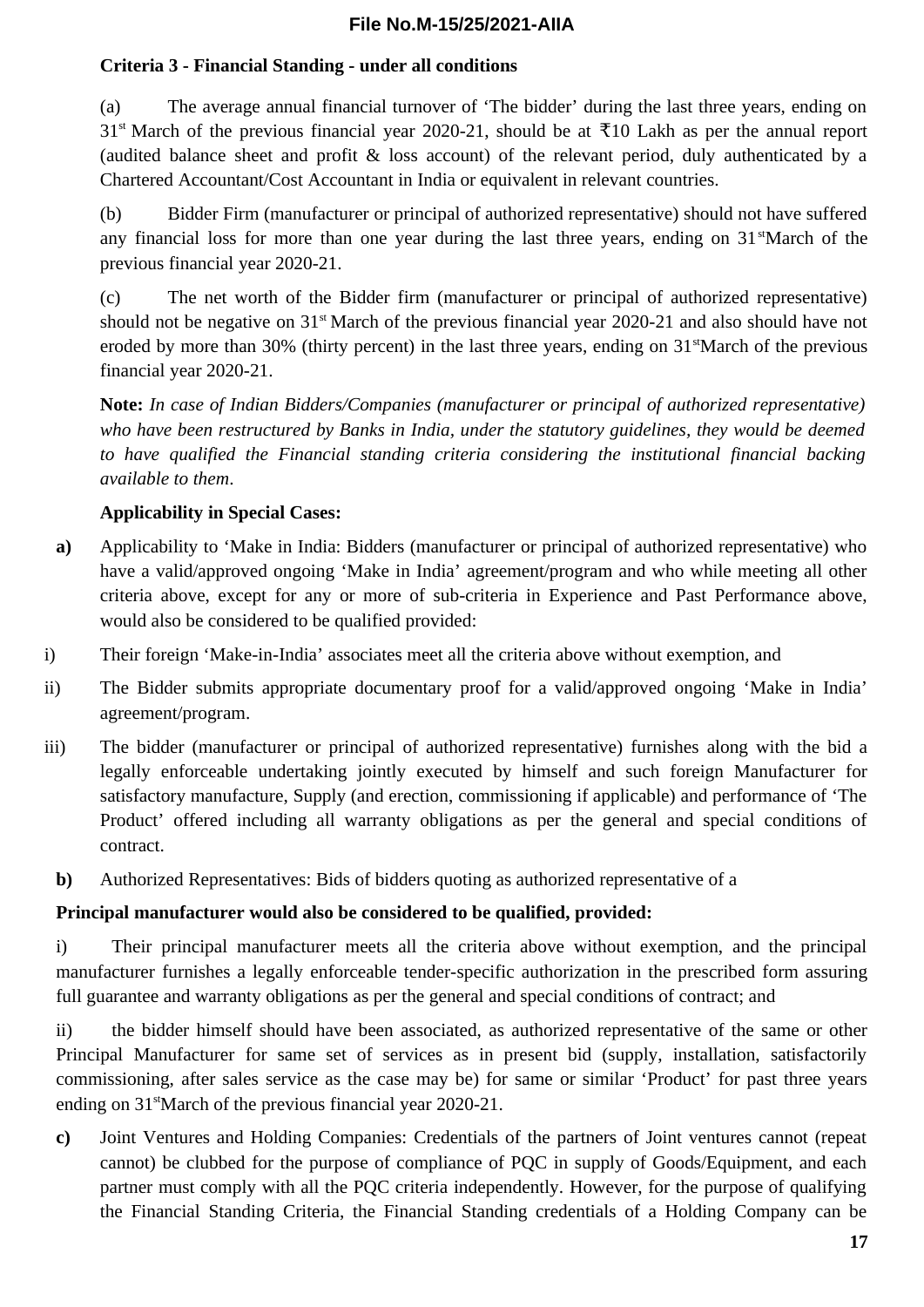clubbed with only one of the fully owned subsidiary bidding company, with appropriate legal documents proving such ownership.

**d)** Along with all the necessary documents/certificates required as per the tender conditions, the bidder should furnish a brief write-up, backed with adequate data, explaining his available capacity (both technical and financial), for manufacture and supply of the required goods/equipment, within the specified time of completion, after meeting all their current commitments.

### **e) Supporting documents submitted by the bidder must be certified as follows:**

i) All copy of supply/work order; respective completion certificate and contact details of clients; documents issued by the relevant Industries Department/National Small Industries Corporation (NSIC)/manufacturing license; annual report, etc., in support of experience, past performance and capacity/capability should be authenticated by the by the person authorized to sign the tender on behalf of the bidder. Original Documents must be submitted for inspection, if so demanded.

ii) All financial standing data should be certified by certified accountants, for example, Chartered Accountants/Cost Accountants or equivalent in relevant countries; and Indian bidder or Indian counterparts of foreign bidders should furnish their Permanent Account Number. Singed and attested legible scanned copies of at least three Numbers of Previous Purchase Order Copies for each of participating item, which has been supplied to various reputed Government Hospitals/Institutions/PSU's/Other reputed Hospitals/Institutions in India in last Three Financial Years in Chronological Order from FY-2017-2018 to FY-2019-2020 for pre-qualification bid evaluation purpose.

12. Signed copy of duly filled-in PFMS Form of AIIA, DELHI in the format given at **Annexure-IX**.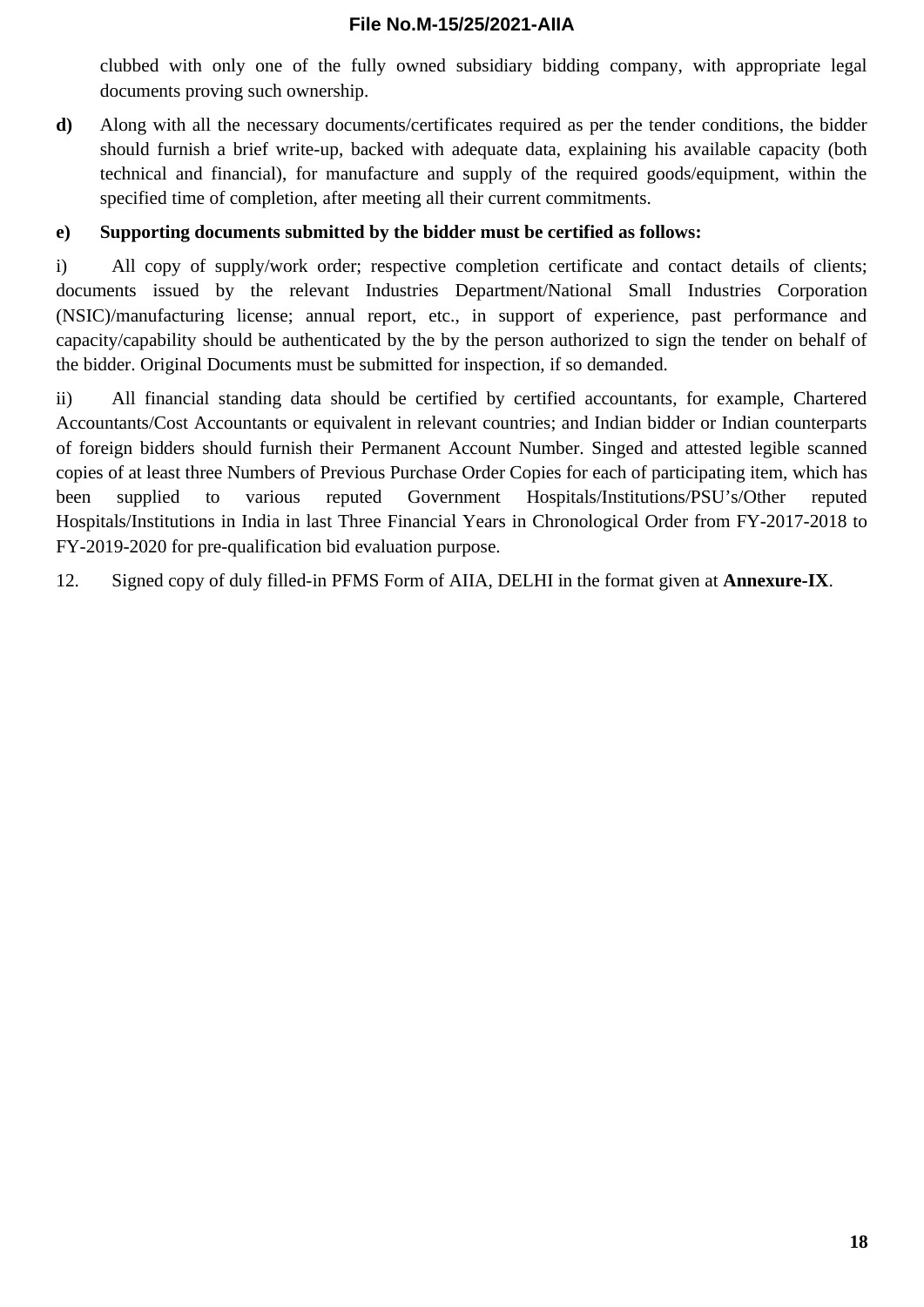### **Specification for Body Composition Analyzer**

- 1. Multi-frequency Bio-impedance analysis having minimum 6 frequencies
- 2. Bioelectrical Impedance Analysis by using different frequencies.
- 3. System should be capable to measure following parameters:
- 4. Total body water: Depicts the amount of water in the body in any form.
- 5. Protein: This is a reflection of the protein contained in your body's muscles.
- 6. Minerals: Your body contains minerals which are primarily contained in two places: in the bloodstream and inside bone tissue.
- 7. Body fat mass: The amount of fat in the body.
- 8. Weight: The overall sum of fat mass and fat-free mass.
- 9. Skeletal muscle mass: Skeletal Muscle Mass are the muscles that are connected to your bones and allow you to move. These are all the muscles that can be grown and developed through exercise (your pectorals, biceps, quadriceps, and so on)
- 10. BMI: Is a measure of body fat based on height and weight.
- 11. Percent body fat: Is the percentage of your body weight that's fat.
- 12. Segmental lean and fat analysis: Provides examines with the ability to observe the left /right lean balance and lean body mass and fat body mass distribution segmentally.
- 13. Body composition history: Helps to monitor the changes in the above measurements.
- 14. Weight control: Helps you to determine the target weight, the total weight to be controlled, the amount of fat control and the amount of muscle control.
- 15. Obesity evaluation: Depicts the degree of obesity.
- 16. Waist-hip ratio: As the name suggests, it is the ratio of waist over hip. Less than 0.85 for females and less than 0.95 for males.
- 17. Visceral fat level: Is the body fat stored in the abdominal cavity.
- 18. Fat-free mass: All the mass in your body that is not attributed to fat.
- 19. Basal metabolic rate: Indicates the minimum energy required to sustain vital functions while at rest.
- 20. Recommended calorie intake: Number of calories required by an individual on daily basis.
- 21. Basal Metabolic rate, Waist Hip ratio, Visceral fat area, Body Cell Mass, Fat free mass Index, Fat Mass Index, Skeletal muscle index.
- 22. Measurement time: 60 sec
- 23. Testing age range: 03-100 years
- 24. Testing weight range: 10-250 kgs
- 25. Display: 10 inch or more colour TFT LCD (Touch type)
- 26. DC power supply 12V and inbuilt storage facility.
- 27. Software update and upgrades should be provided free of cost for at least next 5 years.
- 28. Proper Demonstrations to be carried out before finalizing and demonstration will be given weightage for further process of Tender.
- 29. CMC & AMC charges should be included in total and no extra amount will be charged for the said. But this amount will be paid only after providing the actual services as and when required.
- 30. Onsite training from the company experts should be provided for 7-10 days as and when required.
- 31. Necessary Certification safe for use on human subjects with strict adherence to international standards and necessary certification like ISO/IEC/FDA/BIS.
- 32. Windows based PC (Desktop) with following features/accompaniments:

24 inch full HD LED/LCD monitor display, CPU with Intel i7 processor, 8 GB RAM and 2 TB SATA hard drive Optical drive Working on operating system Windows 7 Professional or later

Colour inkjet printer with following specifications: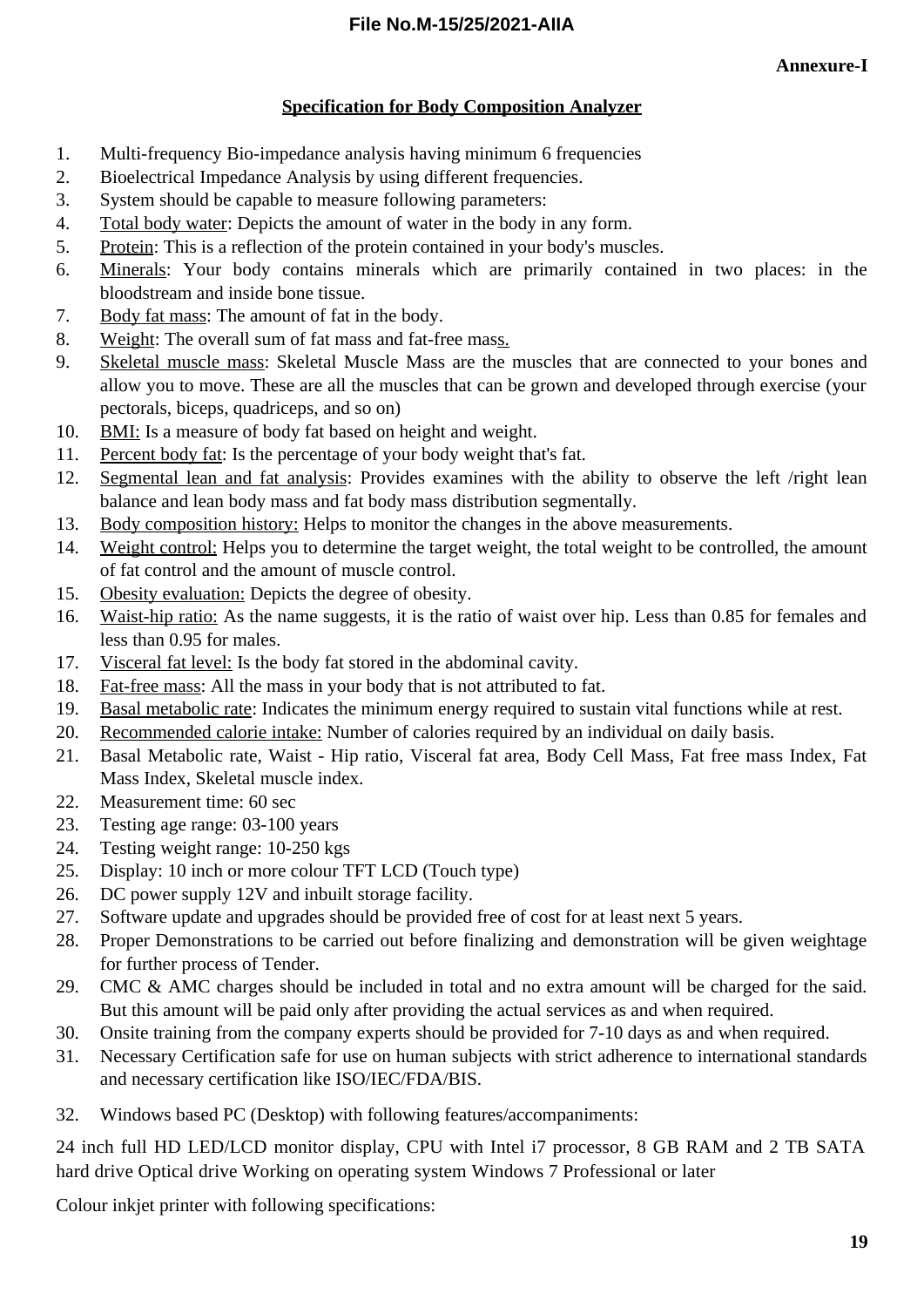- Laser Monocrome and colour Ink type
- print speed-20-40ppm
- Double engine (DED) Duplex printing support, security and encryption support
- paper tray capacity-250-500 sheets
- cartridge capacity-1000 pages
- connection interface- USG, Bluetooth, WiFi
- Automatic Document Feed (ADF)-10-50 1PM
- Print quality-24001200 DPI for white and Black ,48002400 DPI for colour memory /RAM- 4GB
- 33. Quality, Safety and Documents
	- CE/FDA/IEC & ISO certificates must be provided.
	- Should comply with environmental safety standards such as RoHS
	- IEC 60601 1-1 & ISO 9001-2008 certified and making them safe for use with human subjects
	- Company should have sole representative in India for sales and after sale support.
	- Company should be able to provide telephonic or online support whenever required.

**Note:** *The above specification is minimum requirement to be eligible in Technical Evaluation and any lower version of the equipment/instrument below above specification will not be accepted.*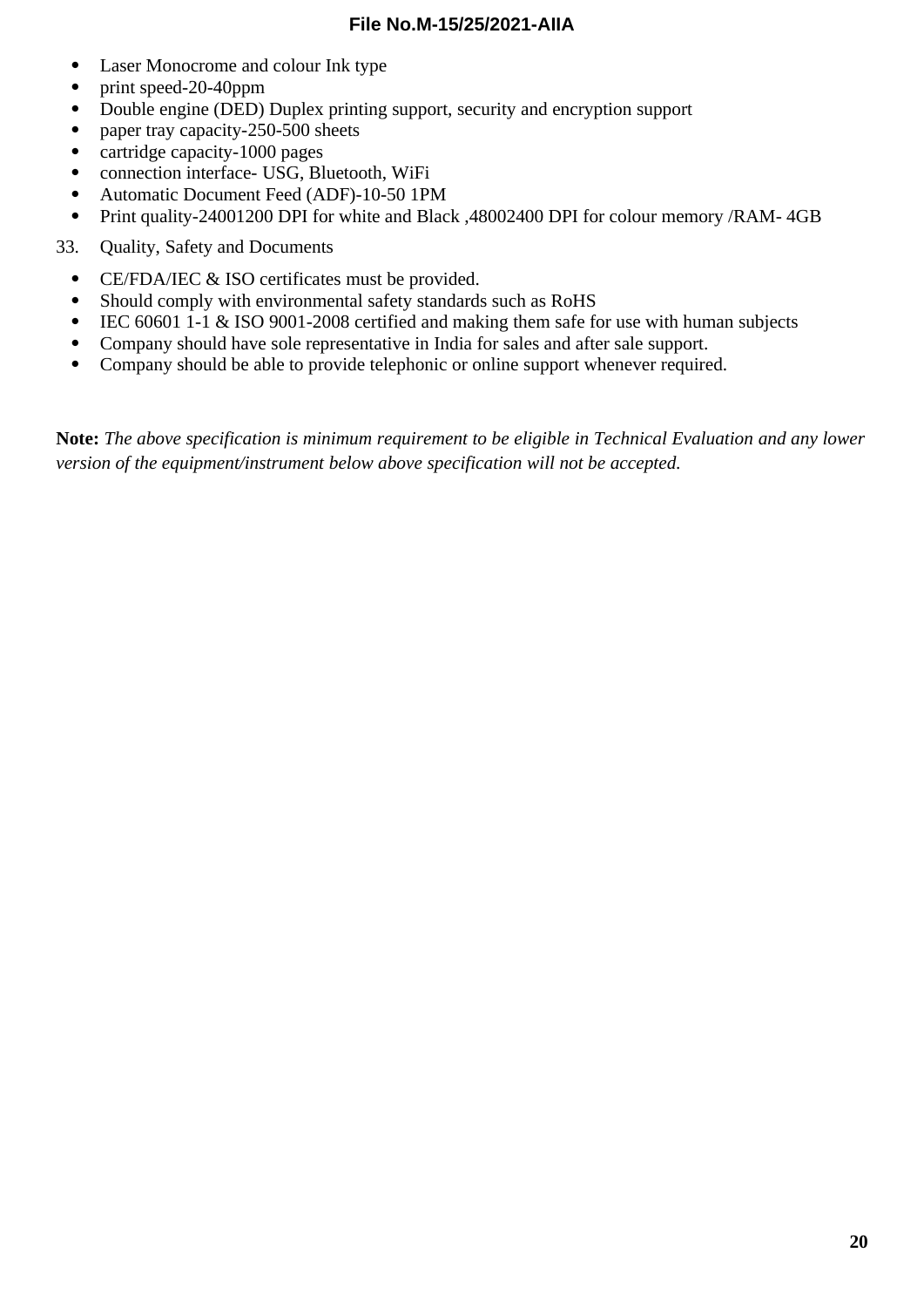## **Bid Security Declaration by the Bidder**

I/we, M/s modify my/our Bids during the period of validity, or if I/We am/are awarded the contract and I/We failed to sign the contract, or to submit a performance security before the deadline defined in the request for bids document, I/We shall have no objection if I/We am/are suspended for the two years from being eligible to submit Bids for contracts with All India Institute of Ayurveda, New Delhi.

Seal, Name & Address of the Bidder/Authorised person

Telephone No. & Email ID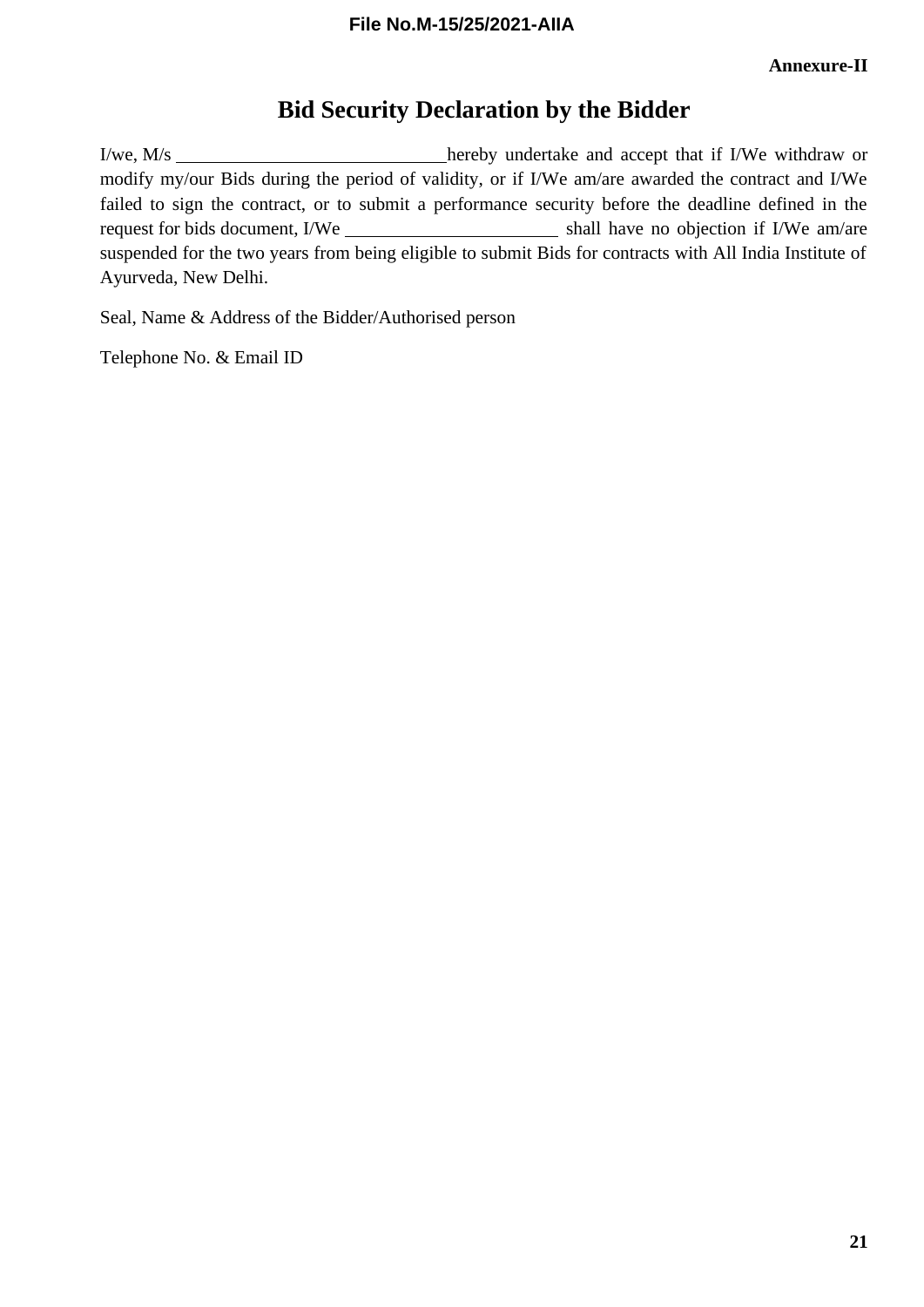### **MANUFACTURERAUTHORIZATIONFORM** *(on the letterhead of the Manufacturer)*

To, The Director All India Institute of Ayurveda, Gautampuri Sarita Vihar, New Delhi - 110076 Madam, Ref. Your Tender document No. \_\_\_\_\_ dated\_\_\_\_\_\_\_

We, Who are proven and reputable manufacturers/fabricator of 'Advance Cardiac Life Support Ambulance' having factories at **hereby authorize M/s (name and address of the** agent) to submit a tender, process the same further and enter into a contract with you against your requirement as contained in the above referred Tender which are manufactured by us.

- 2) We further confirm that no supplier or firm or individual other than Messrs. (*name and address of the above agent*) is authorized to submit a tender, process the same further and enter into a contract with you against your requirement as contained in the above referred Tender Enquiry documents for the above Equipment / Stores manufactured by us.
- 3) We also hereby confirm that we would be responsible for the satisfactory execution of contract placed on the authorized agent including availability of Spares parts for the period of 10 years for supplied equipment to AIIA DELHI.
- 4) We also confirm that the rate quoted by our authorized agent shall not exceed the rate which we would have quoted on direct participation.
- 5) We also undertake to provide all updates (at our own) of the equipment free of cost during the warranty/guarantee period along with spare parts.

Yours faithfully, [Signature *with date, name and designation*] For and on behalf of M/s *[Name & address of the manufacturers]*

#### **Note:**

- *1. This letter of authorization should be on the letter head of the manufacturing firm and should be signed by a person competent and having the power of attorney to legally bind the manufacturer.*
- *2. Original letter's scanned copy may be uploaded and handed over as and when directed.*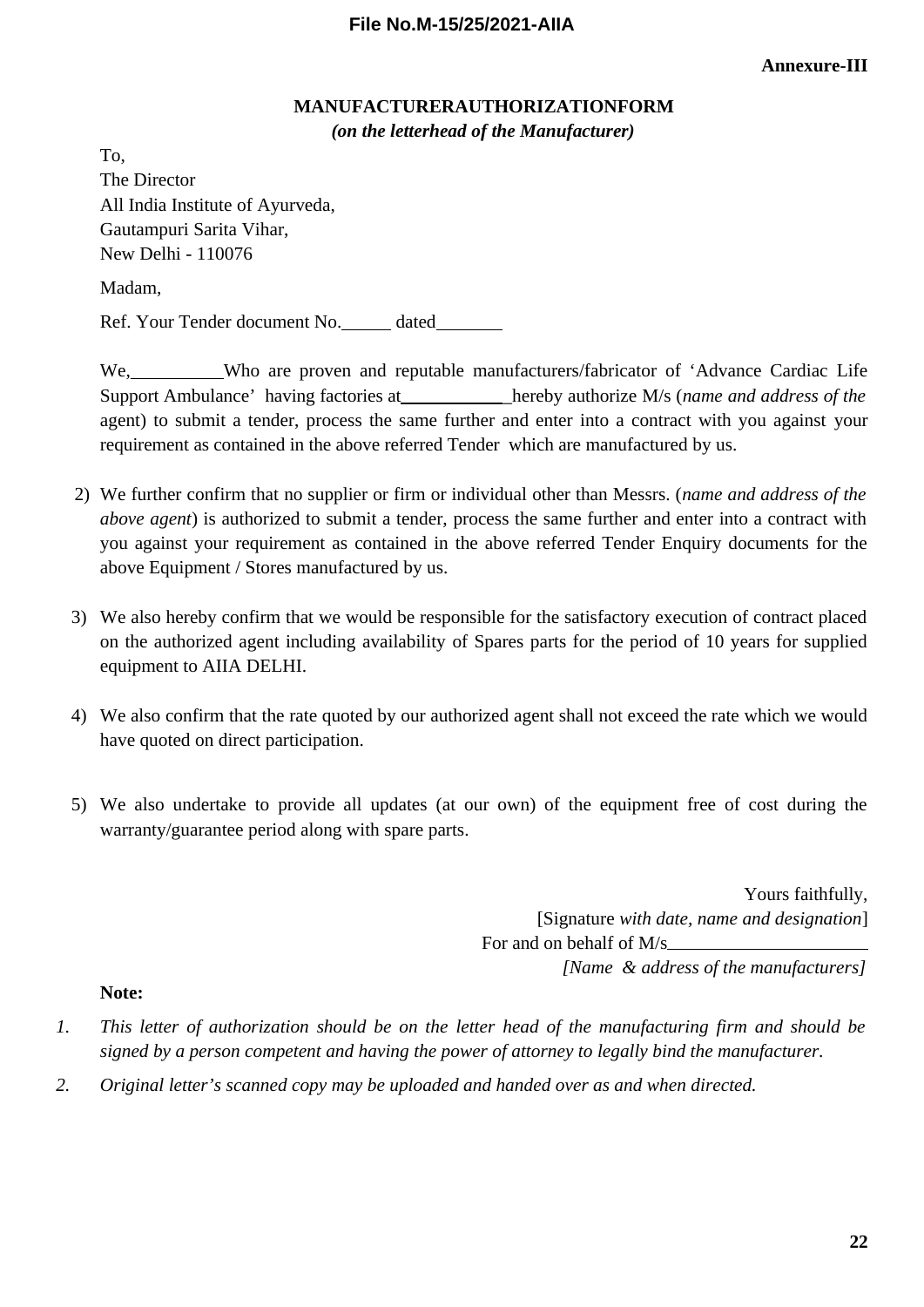## **Rates for Spares / Consumables / Optional Accessories (If Any)**

| Sl. No. | Name of the Consumable/ Spare/ | Life Cycle | <b>Per Unit Price (In <math>\bar{x}</math>)</b> |
|---------|--------------------------------|------------|-------------------------------------------------|
|         | <b>Optional Accessories</b>    |            | including all taxes                             |
|         |                                |            |                                                 |
|         |                                |            |                                                 |
|         |                                |            |                                                 |

Name(s) & Signature of the Bidder with rubber seal(s)

Name of the Firm…………………………………………Date………………Place……………….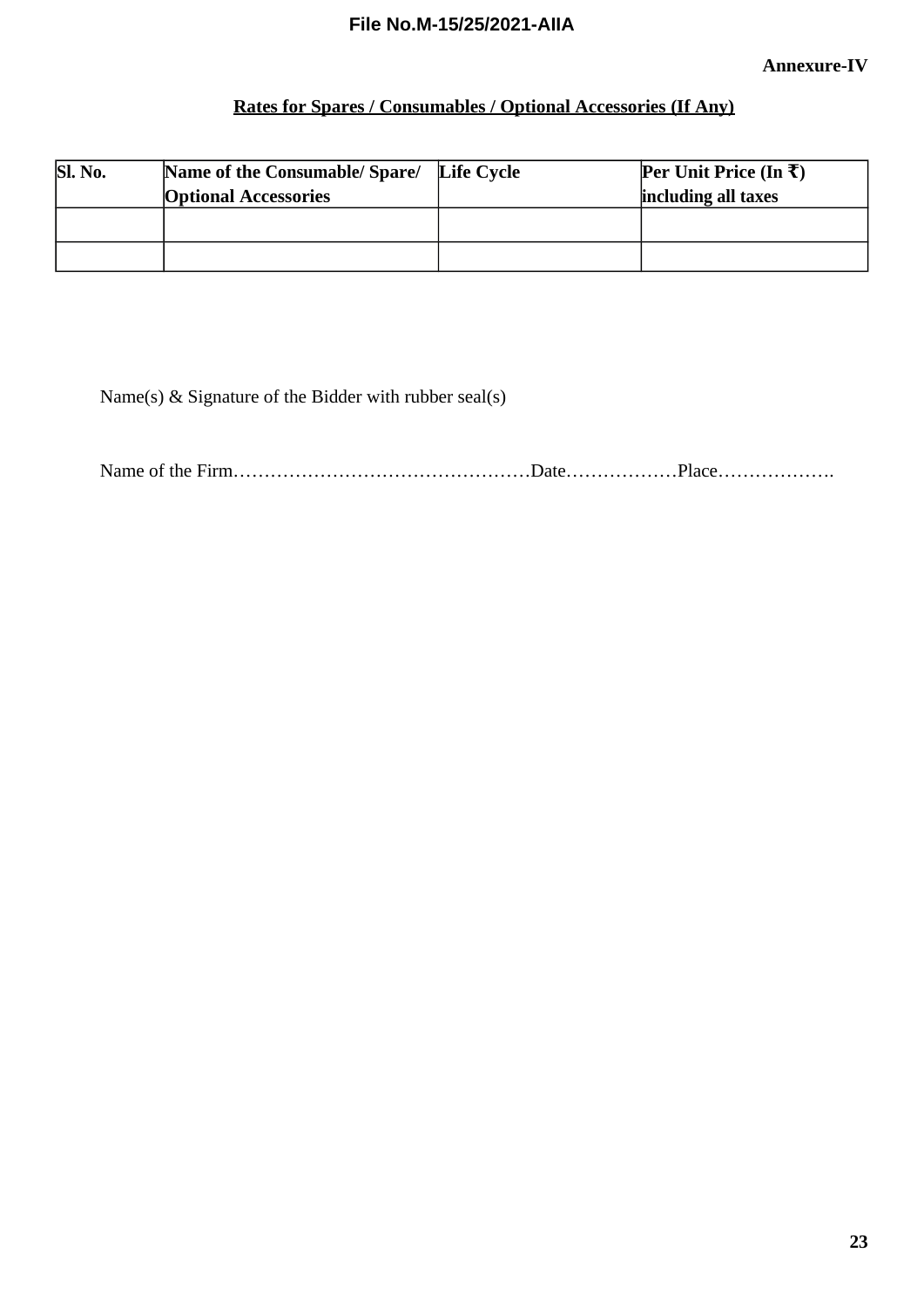### **Annexure-V**

### **FINANCIAL BID**

#### **A. Price Schedule for Indigenous Goods**

|  | Sl. No. Name of the item (as per Schedule Make & HSN |       |      | Quantity  Unit |      | <b>Basic Price</b>          | $%$ of GST    |                                             | Other Expenditure   Per Unit Total Price   Total Cost |              |
|--|------------------------------------------------------|-------|------|----------------|------|-----------------------------|---------------|---------------------------------------------|-------------------------------------------------------|--------------|
|  | of Requirement)                                      | Model | Code |                | Name | ber unit                    | $(Am$ ount in | $(i$ f any) on Column   inclusive of all on |                                                       | Column 5     |
|  |                                                      |       |      |                |      | $(\text{in } \overline{z})$ | figures on    |                                             | $(7)$ (in $\bar{x}$ ) F.O.R. destination              | x Column     |
|  |                                                      |       |      |                |      |                             | Column(7)     |                                             | lbasis                                                | $ 10\rangle$ |
|  |                                                      |       |      |                |      |                             |               |                                             | $(in \bar{t})$                                        |              |
|  |                                                      |       |      |                |      |                             |               |                                             | 10                                                    |              |
|  |                                                      |       |      |                |      |                             |               |                                             |                                                       |              |

### **B. CMC Charges(Wherever applicable)**

|  | Sl. No. Name of the Equipment | Rates of CMC                       |           |                  |                                           | <b>Total CMC</b>          | <b>Taxes</b> | Total CMC Cost for 5         |  |
|--|-------------------------------|------------------------------------|-----------|------------------|-------------------------------------------|---------------------------|--------------|------------------------------|--|
|  |                               | (CMC after 5 year warranty period) |           |                  |                                           | Cost for 5 Years (if any) |              | <b>Years including Taxes</b> |  |
|  |                               | $5^{\text{th}}$ vr                 | $7th_{1}$ | $R^{th}$ $\nu r$ | $\mathbf{q}$ <sup>th</sup> $\mathbf{v}$ r | $10^{th}$ vr              |              |                              |  |
|  |                               |                                    |           |                  |                                           |                           |              |                              |  |

Name(s) & Signature of Authorized person with seal of the Bidder

Date…………………………………

Place………………………………..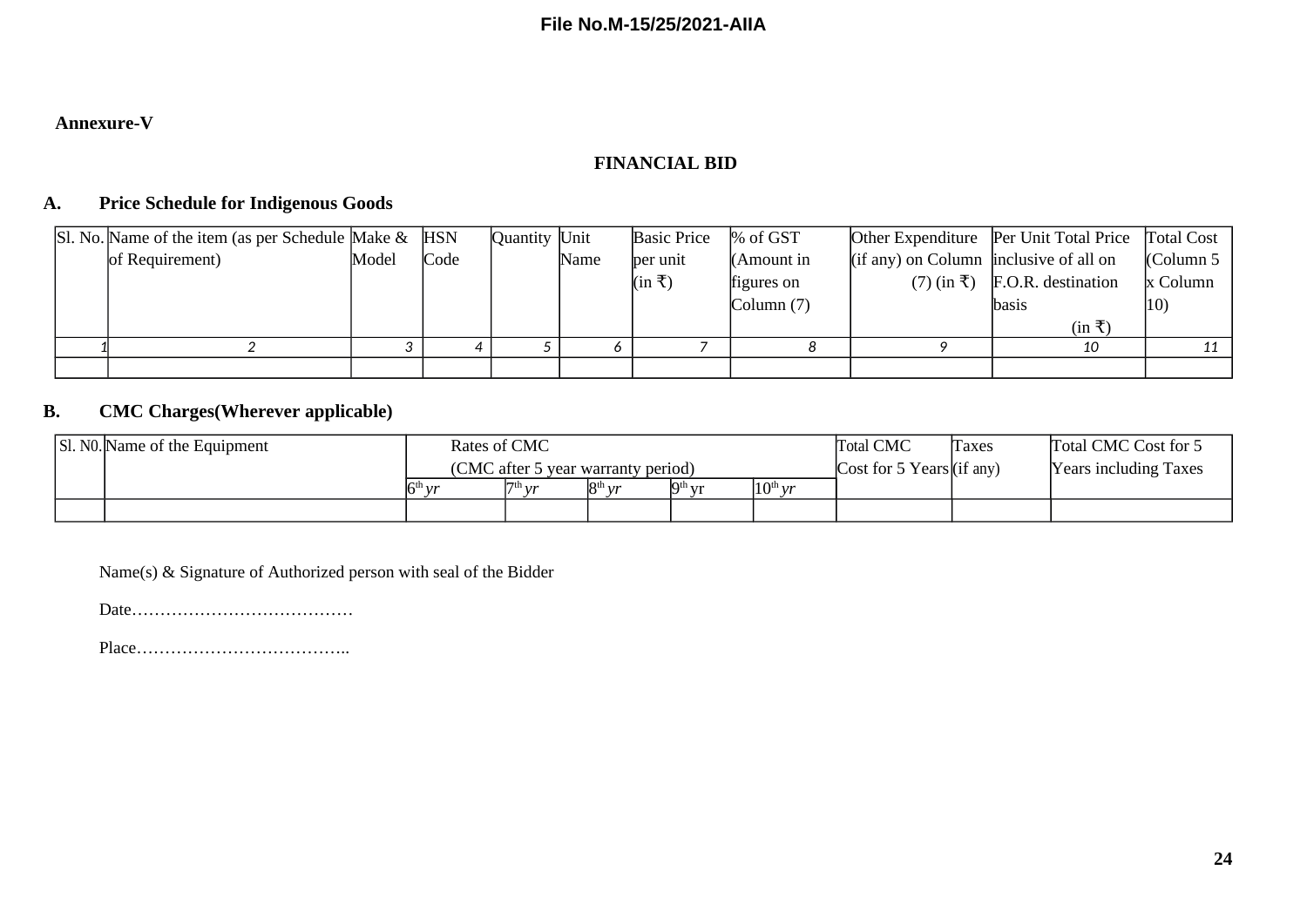#### **Note:**

- **1.** The Rates should be quoted inclusive of all taxes; viz. Freight, Packing, Forwarding, Insurance, Transportation, Octroi, **5 Years** Onsite Warranty inclusive of spares & Labour, applicable GST upto the F.O.R. AIIA, Delhi basis. The accessories required for Equipment operational at the AIIA DELHI site needs to be supplied on free of cost by the Bidder Agency
- **2.** The Tenderer will be fully responsible for the safe arrival of the Equipment/Goods at the named port of entry to consignee site in good condition as per terms of CIP as per INCOTERMS, if applicable
- **3.** The free of cost consumables (if any required) for 3 months period for make operational equipment at AIIA DELHI site needs to be supplied with ordered equipment.
- **4.** The Bidder will quote firm rates inclusive of all Taxes & expenditure upto F.O.R. to AIIA DELHI basis. The AIIA DELHI will release payment claim against accepted supply after deductions of TDS as per prevailing Tax Rules and LD (If any) as per the Terms & Condition mentioned in the Tender.
- **5.** L1 will be decided on total cost of the each Equipment plus Cumulative total of CMC charges (for 5 years after expiry of warranty/guarantee period) and indigenous goods.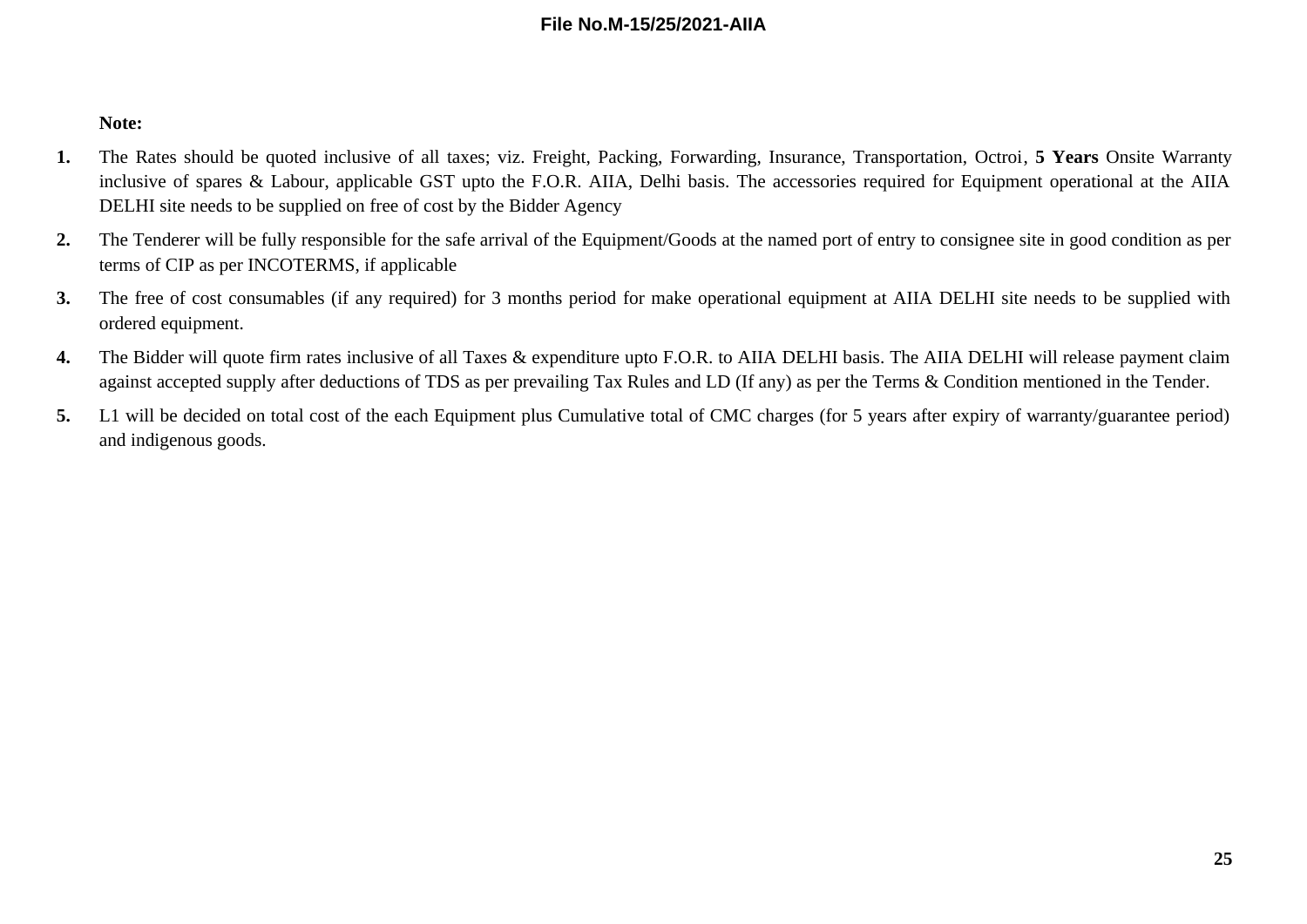## **PERFORMANCE/CMC SECURITY BANK GUARANTEE FORMAT**

### *(on the letterhead of the Manufacturer)*

**To,**

The Director All India Institute of Ayurveda, Gautampuri, Sarita Vihar, New Delhi - 110076

WHEREAS \_\_\_\_\_\_\_\_\_\_\_\_\_\_\_\_\_ (Name and address of the supplier) (Hereinafter called "the supplier") has undertaken, in pursuance of contract no. dated to supply (Equipment/Stores and services) (hereinafter called "the contract").

AND WHEREAS it has been stipulated by you in the said contract that the supplier shall furnish you with a bank guarantee from nationalized bank for the sum specified therein as security for compliance with its obligations in accordance with the contract;

NOW THEREFORE we hereby affirm that we are guarantors and responsible to you, on behalf of the supplier, up to a total of. (Amount of the guarantee in words and figures), and we undertake to pay you, upon your first written demand declaring the supplier to be in default under the contract and without cavil or argument, any sum or sums within the limits of (amount of guarantee) as aforesaid, without your needing to prove or to show grounds or reasons for your demand or the sum specified therein.

We hereby waive the necessity of your demanding the said debt from the supplier before presenting us with the demand.

We further agree that no change or addition to or other modification of the terms of the contract to be performed there under or of any of the contract documents which may be made between you and the supplier shall in any way release us from any liability under this guarantee and we hereby waive notice of any such change, addition or modification.

This guarantee shall be valid up to **63 (Sixty-Three) months** from the date of satisfactory installation of the Equipment/Stores in the User Department at AIIA, DELHI i.e. upto---------

(indicate date).

(Signature with date of the authorized officer of the Bank) Name and designation of the officer

Seal, name & address of the Bank and address of the issuing Branch, including Telephone No. & Email ID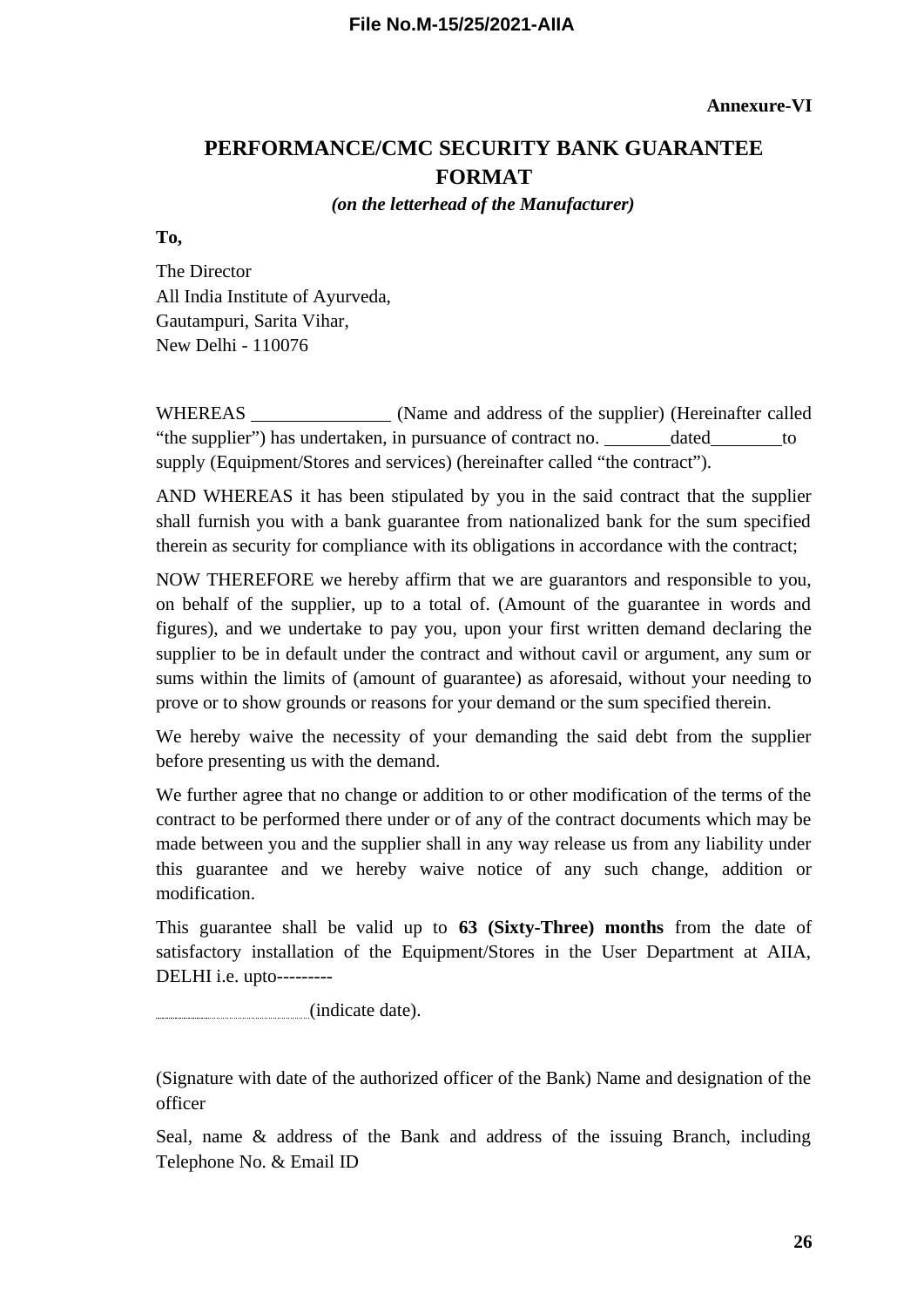#### **Annexure-VII**

### **TECHNICAL BID** *(signed technical bid documents)*

| $\overline{\text{SI.}}$ | Name of the item   | Make   | Indian/     | Catalogue/               | Demons- | Deviation to   |
|-------------------------|--------------------|--------|-------------|--------------------------|---------|----------------|
| No.                     | (as per the Tender | &Model | Imported    | Technical detailstration |         | specification, |
|                         | Schedule of        | Quoted | /Country of | submitted                | Yes/No  | if any         |
|                         | Requirement        |        | Origin      | Yes/No                   |         | With reason    |
|                         | Annex-I)           |        |             |                          |         |                |
|                         |                    |        |             |                          |         |                |
|                         |                    |        |             |                          |         |                |
|                         |                    |        |             |                          |         |                |
|                         |                    |        |             |                          |         |                |
|                         |                    |        |             |                          |         |                |
|                         |                    |        |             |                          |         |                |

**Note:** *Mention detailed specifications (point wise) of quoted item as per schedule of requirement and mention deviation in the specification if any.*

Signature, Name of Authorized Person of the Bidder with seal.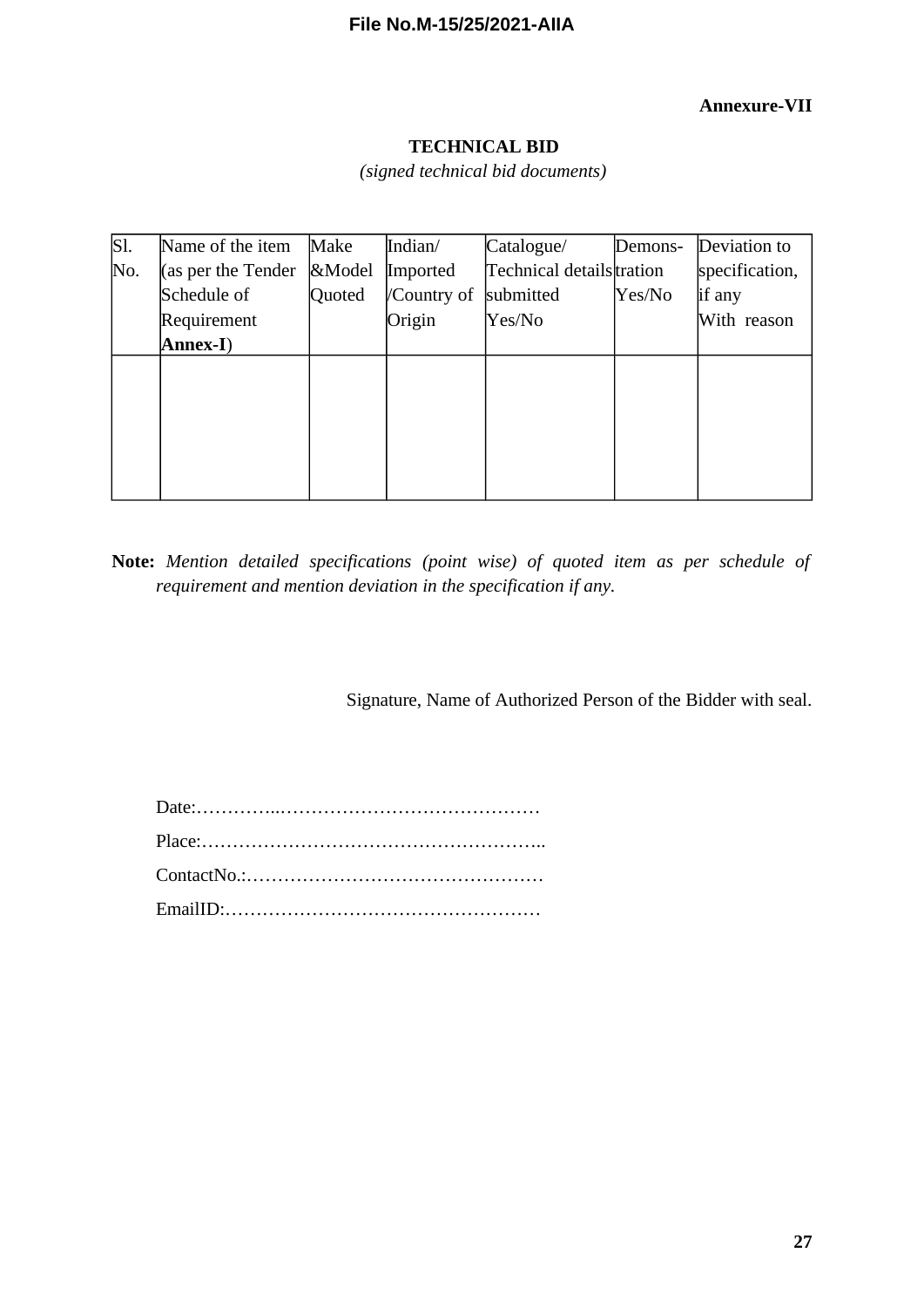#### **Annexure-VIII**

### **UNDERTAKING**

### *(To be executed on Rs.100/-Non-judicial Stamp Paper duly attested by Public Notary)*

### **For Compliance of al l Terms & Conditions mentioned in this Tender Document**

- **1.** The undersigned certify that I/we have gone through the terms and conditions mentioned in the tender document and undertake to comply with them. I have no objection for any of the content of the tender document and I undertake not to submit any complaint/ representation against the tender document after submission date and time of the tender. The rates quoted by me/user valid and binding on me/us for acceptance till the validity of tender.
- **2. I/We undersigned hereby bind myself/ ourselves to** ALL INDIA INSTITUTE OF AYURVEDA DELHI, GAUTAMPURI SARITA VIHAR, DELHI-110076 **to supply the approved awarded Equipment/Instruments/Apparatus/items in the approved prices to AIIA DELHI, during the Rate Contract period under this contract.**
- **3.** The articles shall be of the best quality and of the kind as per the requirement of the institution. The decision of the Director, AIIA DELHI, India (hereinafter called the said officer) as regard to the quality and kind of article shall be final and binding on me.
- **4. Performance security 3%** of the cost of the supply value shall be deposited by me in the form of FDR/ Bank Guarantee in the name of The Director, All India Institute of Ayurveda, DELHI in the format at **Annexure-VI** attached herewith on award of the contract and shall remain in the custody of the Director till the validity of the Tender Contract plus three month **(i.e. for 63months).**
- **5.** Should the said officer deem it necessary to change any article on being found of inferior quality, it shall be replaced by me/us free of cost in time to prevent in convenience.
- **6.** I/We hereby undertake to supply the items during the validity of tender as per directions given in supply order within stipulated period positively.
- **7.** If I/We fail to supply the stores in stipulated period the AIIA DELHI has full power to compound or forfeit the Bid Security/security deposit.
- **8.** I/We declare that no legal/ financial irregularities are pending against the proprietor/ partner of the tendering firm or manufacturer.
- **9.** I/We undertake that the rates quoted by me when approved and selected by the Director, AIIADELHI will be valid for one year from the date of approval of the rate contract in the format given in **Annexure-V** or till extended as mutually agreed upon. I/we undertake to supply the equipment/stores will be **as per the Terms & Conditions** in tender document. I/we undertake to supply the order with in stipulated period and if fail to supply order during the stipulated period then necessary action can be taken by the Director, AIIA, DELHI.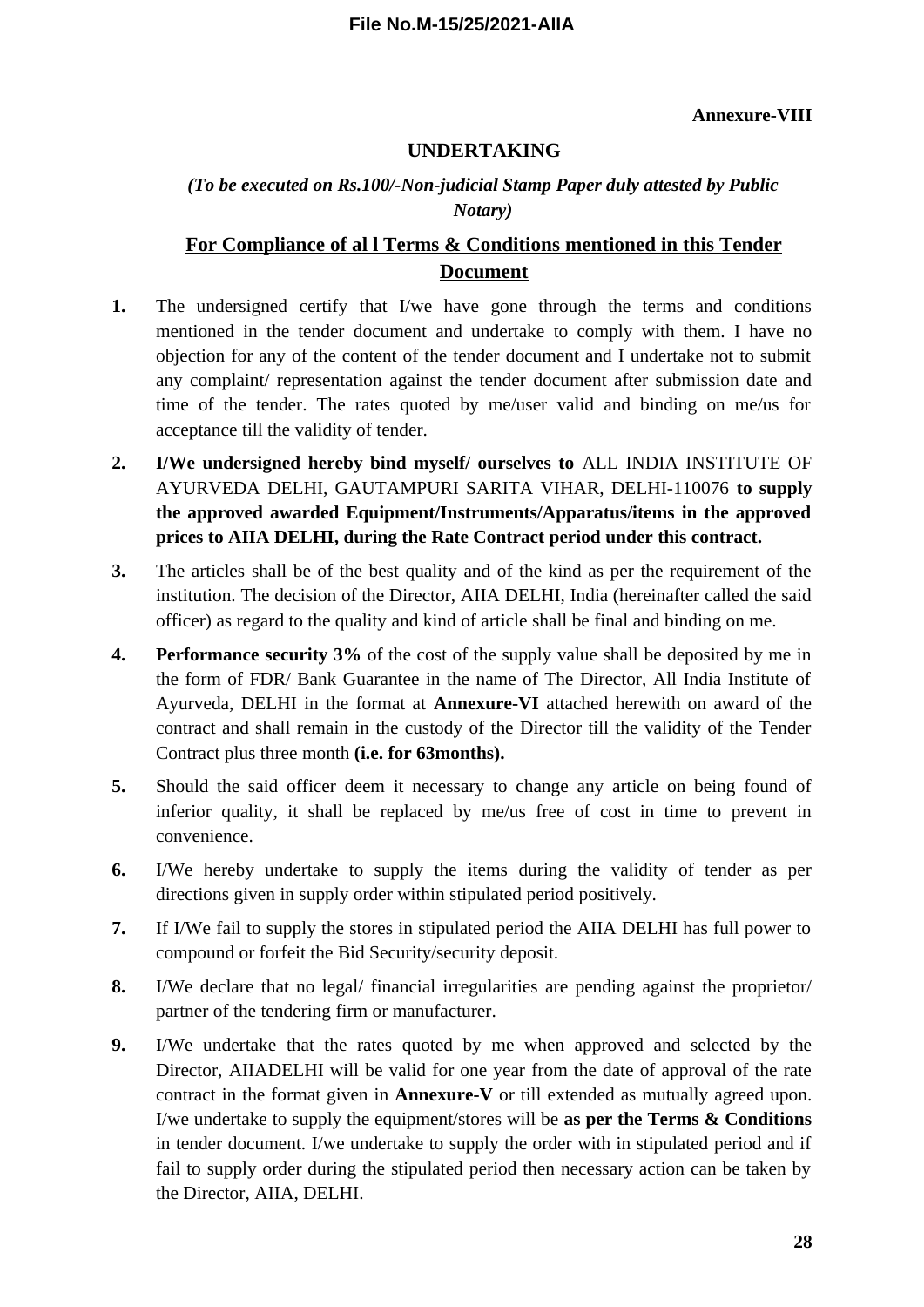- **10.** I/We undertake that if the rates of any items are lowered due to any reason, I will charge the lower rates.
- **11.** I/We undertake that the items supplied are as per Demonstration/ Catalogue/ technical literature description.
- **12.** I/We undertake that the quoted rates are not higher than that approved in any other Govt.institutionsinIndiaforthesameitemsduringthecurrentFinancialYear.
- **13. Affidavit regarding No CBI Inquiry/ FEMA/ Criminal proceeding/ Black listing is pending or going on against the manufacturer/ bidder firm is also enclosed. I undertake that I will not submit any irrelevant documents with the tender and in doing so I will not have any objection if my tender is rejected on that ground.**
- **14.** I/We undertake to supply the all Literature (Log Book/Maintenance Record/ Troubleshooting/ Operation Manuals etc.) supplied with each of equipment by Principal Manufacturer in Original to AIIA, DELHI.
- **15.** I/We undertake to calibrate Equipment as per requirement and frequency as indicated in the **Annexure-I, Technical Specification of Equipment** for ensuring optimum operation of equipment at the AIIA, DELHI site.
- **16.** I/we do hereby confirm that the prices/ rates quoted are fixed and are at par with the prices quoted by me /us to any other Govt. of India/ Govt. Hospitals/ Medical Institutions/ PSUs. I/we also offer to supply the Equipment/ stores at the prices and rates not exceeding those mentioned in the Financial Bid.
- **17.** I/we do accept/ agree for the all clauses including the 5 years onsite Warranty inclusive of all spares and labour etc. and after expiry of warranty period, the 5 years CMC for Equipment on approved rates and payment terms and conditions of this tender enquiry.
- **18.** I/we have necessary infrastructure for the maintenance of the equipment and will provide all accessories/spares as and when required.
- **19.** I/we undertake to get the equipment repaired within 48 hours of the receiving of the complaint from the Hospital failing which a penalty at the rate of  $\overline{\text{500}}$ /- per day may be recovered from pending bill/Bank Guarantee before releasing the same to us after 63 months.
- **20.** I/we undertake, If as a result of post payment audit any over payment is deducted in respect of any Supply/work done by our Agency or alleged to have been done by our Agency under this tender, it shall be recovered by the AIIA DELHI from our Agency.
- **21.** I/We do hereby confirm that I/we aware about the provisions of "Make in India" initiatives and directives regarding Price Preference Policy to Make in India Registered Bidders and I/We undertake for following the same as per directions of AIIA DELHI in respect of this Tender Enquiry.
- **22.** I/We undertake to respect Anti-Profiteering Rule under GST Act 2017 of Govt. of India and will have mandatorily to pass on the benefit due to reduction in rate of tax to the AIIA, DELHI by way of commensurate reduction in our prices. And if I/we will be found defaulter for following of above said rule (i.e. passing all the benefits of GST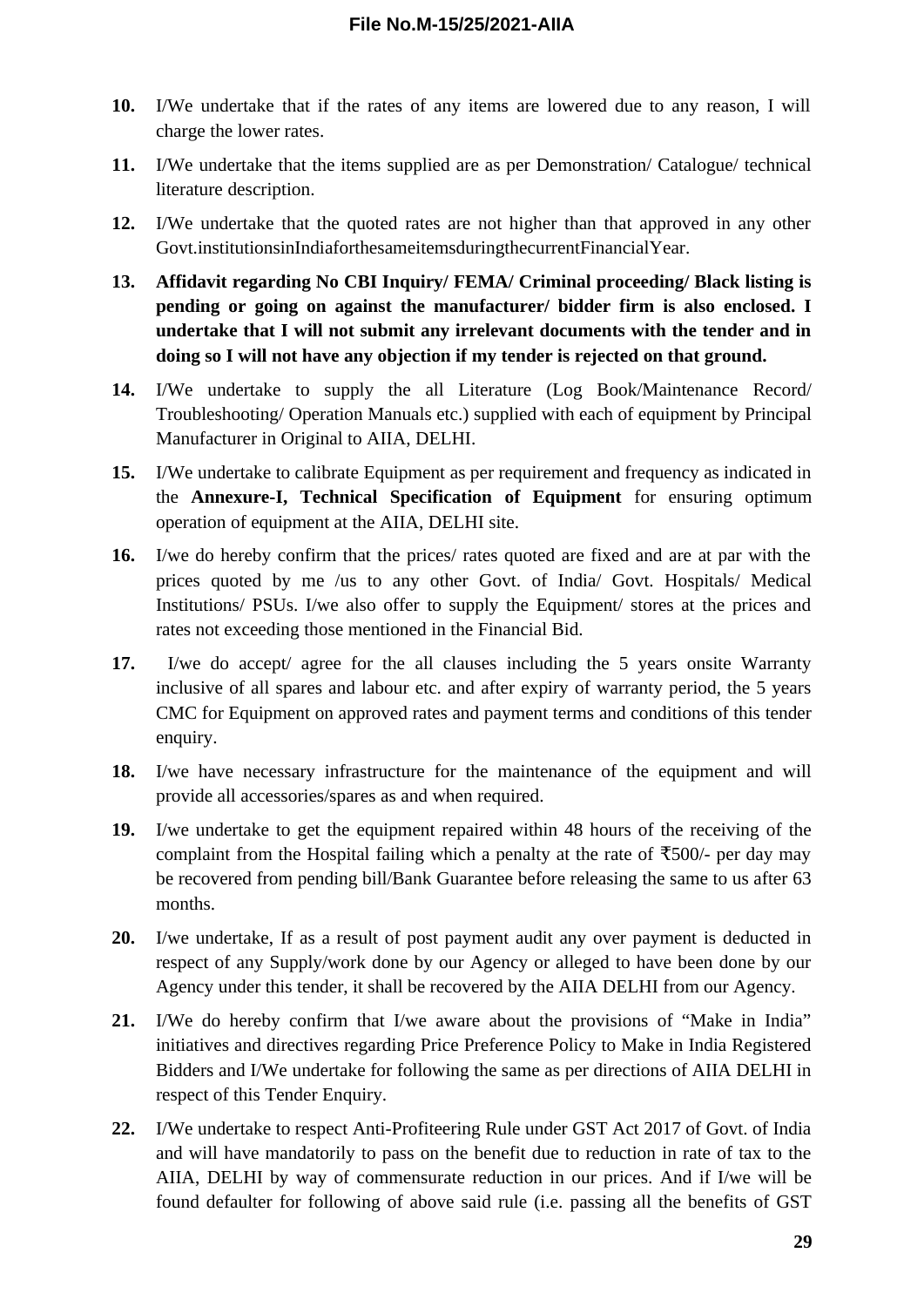Tax Regime price reductions to AIIA, DELHI), the AIIA, DELHI have the right to initiate necessary action deemed fit as per GST Act, 2017against our firm.

- **23.** I/we undertake, If as a result of post payment audit any over payment is deducted in respect of any Supply/work done by our Agency or alleged to have been done by our Agency under this tender, it shall be recovered by the AIIA DELHI from our Agency.
- **24.** I/we undertake, If any under payment is discovered, the amount shall be duly paid to our Agency by the AIIA, DELHI.
- **25.** I/we undertake that we shall liable to provide all the relevant records copies during the concurrency period of Contract or otherwise even after the Contract is over, whenever required by AIIA, DELHI.
- **26.** I/We do solemnly pledge and affirm that I/We am/are the proprietor/partner/authorized signatory of M/s.......... and my/our firm has not been declared defaulter by any Govt. Agency and that no case of any nature i.e. CBI/FEMA/Criminal/Income Tax/GST/ Blacklisting is pending against my/our firm.
- **27.** I pledge and solemnly affirm that the information submitted in tender documents is true to the best of my knowledge and belief. I/We further pledge and solemnly affirm that nothing has been concealed by me and if anything adverse comes to the notice of purchaser during the validity of tender period, the Director, All India Institute of Ayurveda, DELHI (India) will have full authority to take appropriate action as he/she may deem fit.
- **28.** I/We hereby declare that, our quoted prices against this Tender Enquiry are not higher then prices offered by us to any others Govt. Institutions/Other Institutions as per prevailing market prices and I/we are liable for passing of all the benefits of GST in terms of cost reduction on account of various tax factors to AIIA, DELHI as per the provisions of GST Act, 2017. I/We will also liable for passing of all the cost reduction benefits (if any) on account of CDEC provided by AIIA DELHI on Custom Duty part. If any time AIIA DELHI will get the information that we have supplied items on higher prices in comparison to other institutes based on prevailing applicable prices, we are undertaking that, we are liable for refunding and depositing back such difference amount to AIIA DELHI from our side without any question.
- **29.** We are also undertaking that the Department of Commerce or Ministry/any other Department has been not debarred/blacklisted our firm as per best of our knowledge, if any such debarment/blacklisting come to the notice of AIIA DELHI Authorities during execution of Supplies against this Tender Enquiry, AIIA DELHI have right to reject our proposal and take appropriate action deemed fit against our firm as per prevailing applicable Rules & Regulations.

| Signature,                                         |
|----------------------------------------------------|
| Name of Authorized Person of the Bidder with seal. |
|                                                    |
|                                                    |

#### **Affirmation/Verification**